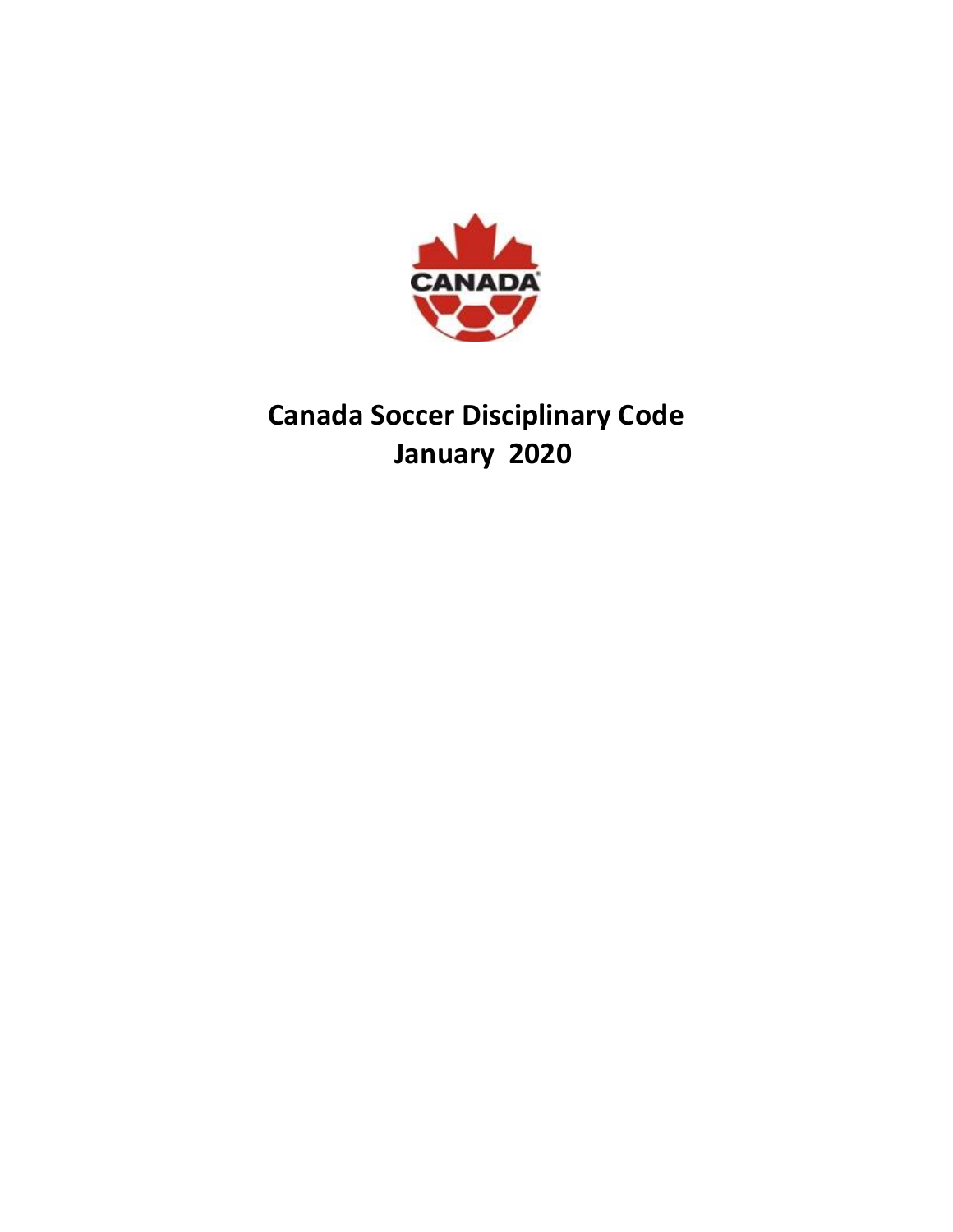## Table of Contents

| Ι.     |  |
|--------|--|
| ΙΙ.    |  |
| III.   |  |
| IV.    |  |
| V.     |  |
| VI.    |  |
| VII.   |  |
| VIII.  |  |
|        |  |
|        |  |
| Ι.     |  |
| ΙΙ.    |  |
| III.   |  |
| IV.    |  |
| V.     |  |
| VI.    |  |
| VII.   |  |
|        |  |
| VIII.  |  |
| IX.    |  |
| Χ.     |  |
| XI.    |  |
| XII.   |  |
| XIII.  |  |
|        |  |
| XIV.   |  |
| XV.    |  |
| XVI.   |  |
| XVII.  |  |
| XVIII. |  |
| XIX.   |  |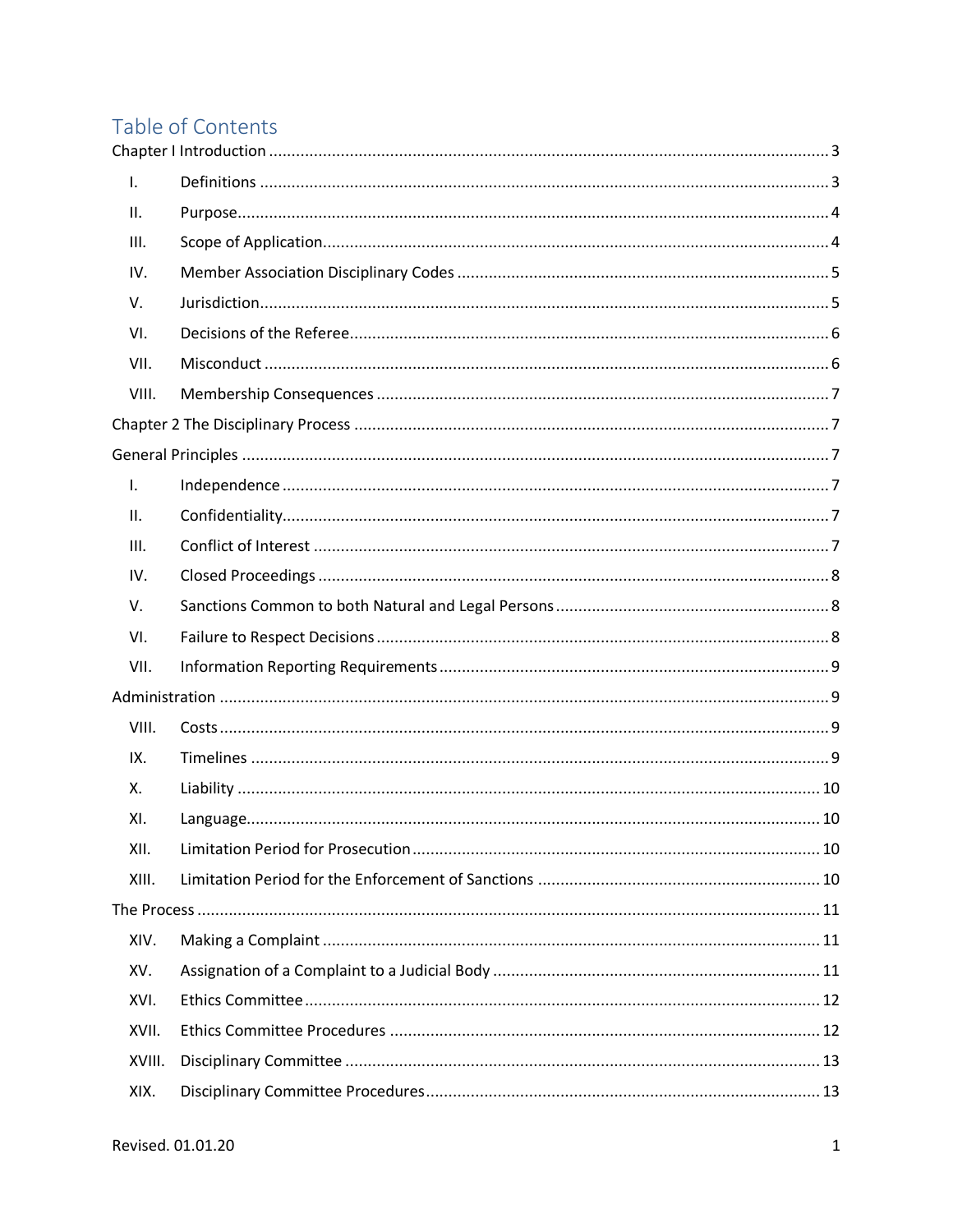<span id="page-2-0"></span>

| XX.              |                                                                                     |  |
|------------------|-------------------------------------------------------------------------------------|--|
| XXI.             |                                                                                     |  |
| XXII.            |                                                                                     |  |
| XXIII.           |                                                                                     |  |
| XXIV.            |                                                                                     |  |
| XXV.             |                                                                                     |  |
| XXVI.            |                                                                                     |  |
|                  |                                                                                     |  |
| 1.               |                                                                                     |  |
| $\overline{2}$ . |                                                                                     |  |
| 3.               | Serious Infringements of the FIFA Laws of the Game: Misconduct Against Opponents or |  |
| 4.               |                                                                                     |  |
| 5.               |                                                                                     |  |
| 6.               |                                                                                     |  |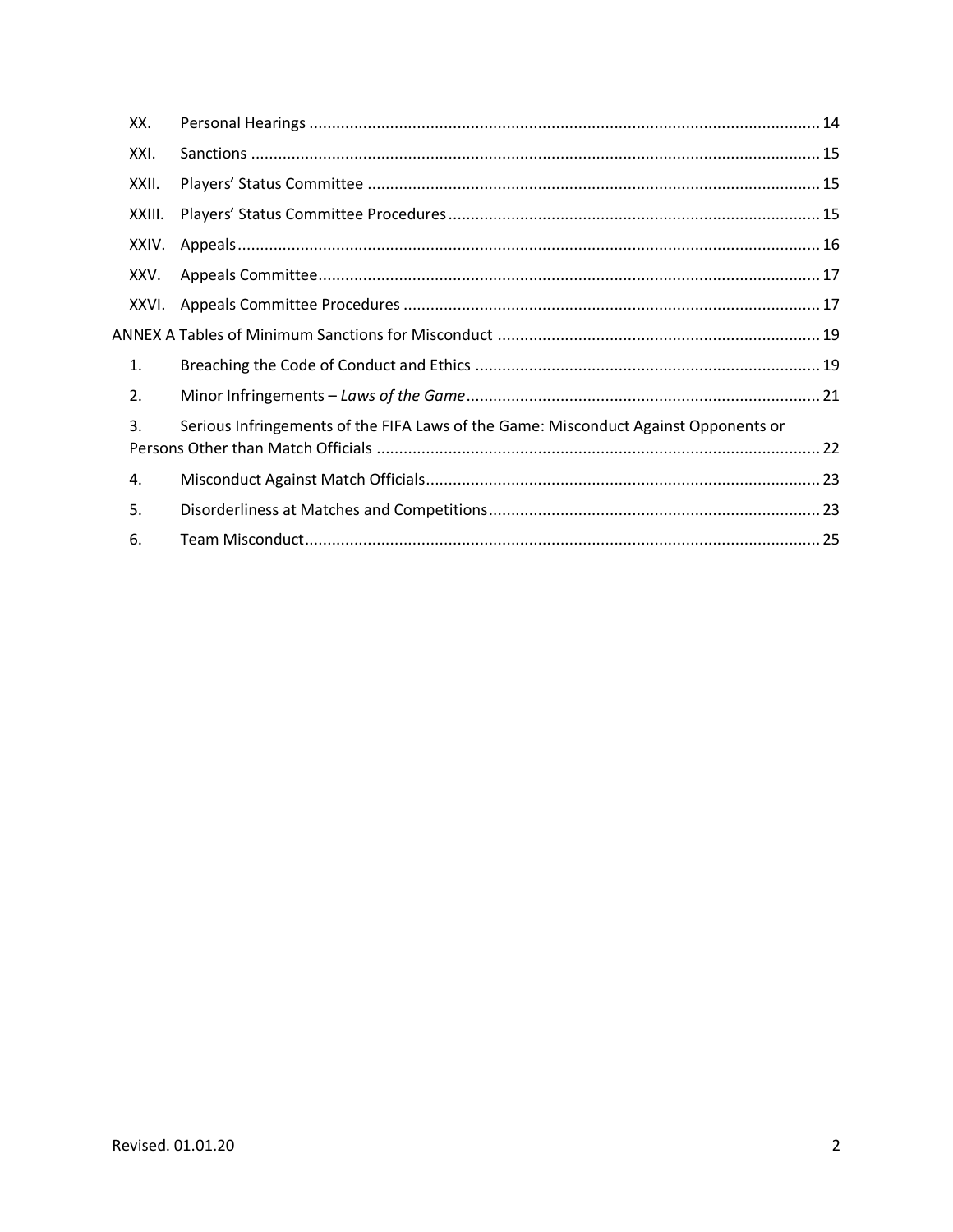### Chapter I Introduction

#### <span id="page-3-0"></span>I. Definitions

For the purpose of the Canada Soccer *Disciplinary Code* (*CSDC*), the terms set out below are defined as follows:

- 1. **Canada Soccer** means the Canadian Soccer Association;
- 2. **Association** means Canada Soccer and/or a Member Association ;
- 3. **Club** means a Member of a soccer (football) Association;
- 4. **Friendly Match** means a match organized by a soccer association, club or other person between teams chosen for the occasion and possibly belonging to different spheres of operation; the score has an effect only on the match or tournament in question and, in the case of representative teams, on the FIFA rankings;
- 5. **International Match** means a match between two (2) teams belonging to different national associations (two  $(2)$  clubs, one  $(1)$  club and one  $(1)$  representative team or two  $(2)$ representative teams);
- 6. **Competition Match** means a match between two (2) teams registered with Member Associations. This applies to duly sanctioned matches in Leagues, Cup Competitions and Tournaments;
- 7. **Match** shall mean any Friendly Match, International Match or Competition Match;
- 8. **Judicial Body** means one of the following committees of Canada Soccer: (i) the Disciplinary Committee; (ii) the Appeals Committee; (iii) the Ethics Committee; (iv) the Players' Status Committee; and all of them together shall be known as the Judicial Bodies;
- 9. **Match Official** means the referee, assistant referees, fourth official, match commissioner, referee inspector/assessor, the person in charge of safety, and other persons appointed by Canada Soccer to assume responsibility in connection with a match;
- 10. **Member Association** means an association that has been admitted into membership of Canada Soccer;
- 11. **Official Match** means a match organized under the auspices of Canada Soccer or one of the Member Associations for all of the teams or Clubs in its sphere of jurisdiction; the score has an effect on the rights of participation in other competitions unless the regulations in question stipulate otherwise;
- 12. **Official** means anyone, with the exception of players, performing an activity connected with soccer at an Association or Club, regardless of title, the type of activity (administrative, sporting or any other) and the duration of the activity. It includes all Directors, Officers, committee members, coaches, trainers, Match Officials', diversity officers, persons in charge of safety, and any other person responsible for technical, medical and/or administrative matters in Canada Soccer, its Members, Clubs or Leagues, as well as all other persons obliged to comply with the Canada Soccer *By-laws*.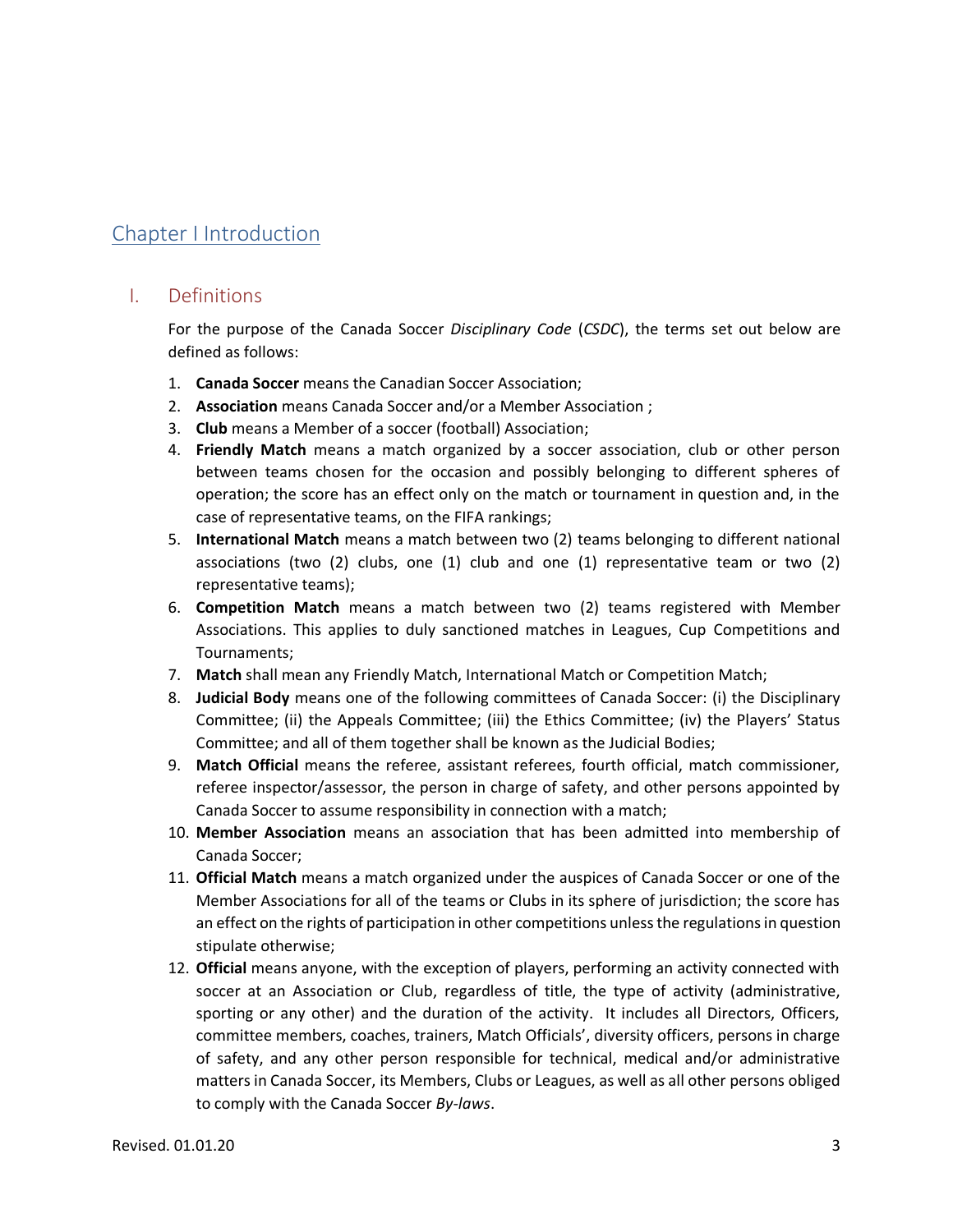- 13. **Post-match** means the time between the final whistle from the referee and the teams' departure from the confines of the stadium/field;
- 14. **Pre-match** means the time between the teams' arrival in the confines of the stadium/field and the whistle for kickoff from the referee;
- 15. **Stadium** means an area of land on which sports are played. Its perimeter is defined and it may include structures which houses change rooms, a club house, administrative offices, or similar and rows of seats or standing areas surrounding or partially surrounding the playing surface; and
- 16. **Statutory Objectives** means any one or all of the following: FIFA *Statutes*, CONCACAF *Statutes*, FIFA *Laws of the Game*, Canada Soccer *By-Laws*, Canada Soccer *Code of Conduct and Ethics*, Member Association By-Laws, directives and policies currently in force, Circulars issued by FIFA, CONCACAF and Canada Soccer, and competition regulations issued by an Association.

Terms not defined herein shall have the meaning ascribed to them in the Canada Soccer *Bylaws*, as amended from time to time*.*

#### <span id="page-4-0"></span>II. Purpose

The *CSDC*:

- 1. Specifies the organization, procedures and functions of the Judicial Bodies of Canada Soccer;
- 2. Describes the disciplinary processes Canada Soccer will follow when the FIFA *Laws of the Game*, Canada Soccer *Code of Conduct and Ethics*, Canada Soccer *Rules and Regulations, Canadian Anti-Doping Policy,* FIFA *Anti-Doping Regulations* and any/all Canada Soccer *Competition Regulations* are breached; and
- 3. Specifies the disciplinary measures or sanctions that may be imposed.

Where there are any discrepancies between this document and the FIFA *Disciplinary Code*, the FIFA *Disciplinary Code* will take precedence.

#### <span id="page-4-1"></span>III. Scope of Application

- 1. The *CSDC* applies to all categories of membership defined in 2.01A of the Canada Soccer *Bylaws* and to Officials, players and individuals employed or engaged by Canada Soccer. The Code also applies to the Directors of the Member Associations, Professional Club Members or League Members or any other individuals who perform duties on behalf of Members when the Members are engaged in soccer-related activities, whether on or off field, sanctioned by Canada Soccer.
- 2. This *CSDC* applies to every match and competition organized by Canada Soccer or its Members and to breaches of the FIFA *Laws of the Game*, Canada Soccer *By-Laws*, *Rules and Regulations*, *Code of Conduct and Ethics* and policies and directives in force. It also applies to any breach of the Canada Soccer *By-Laws, Rules and Regulations, Code of Conduct and Ethics* and policies that do not fall under the jurisdiction of any other body.
- 3. Infringements are punishable regardless of whether they have been committed deliberately or negligently and regardless of whether one is the instigator or an accomplice.
- 4. The *CSDC* applies to facts that have arisen after the *CSDC* has come into force.
- 5. Terms referring to natural persons are applicable to all genders. Any term in the singular applies to the plural and vice-versa.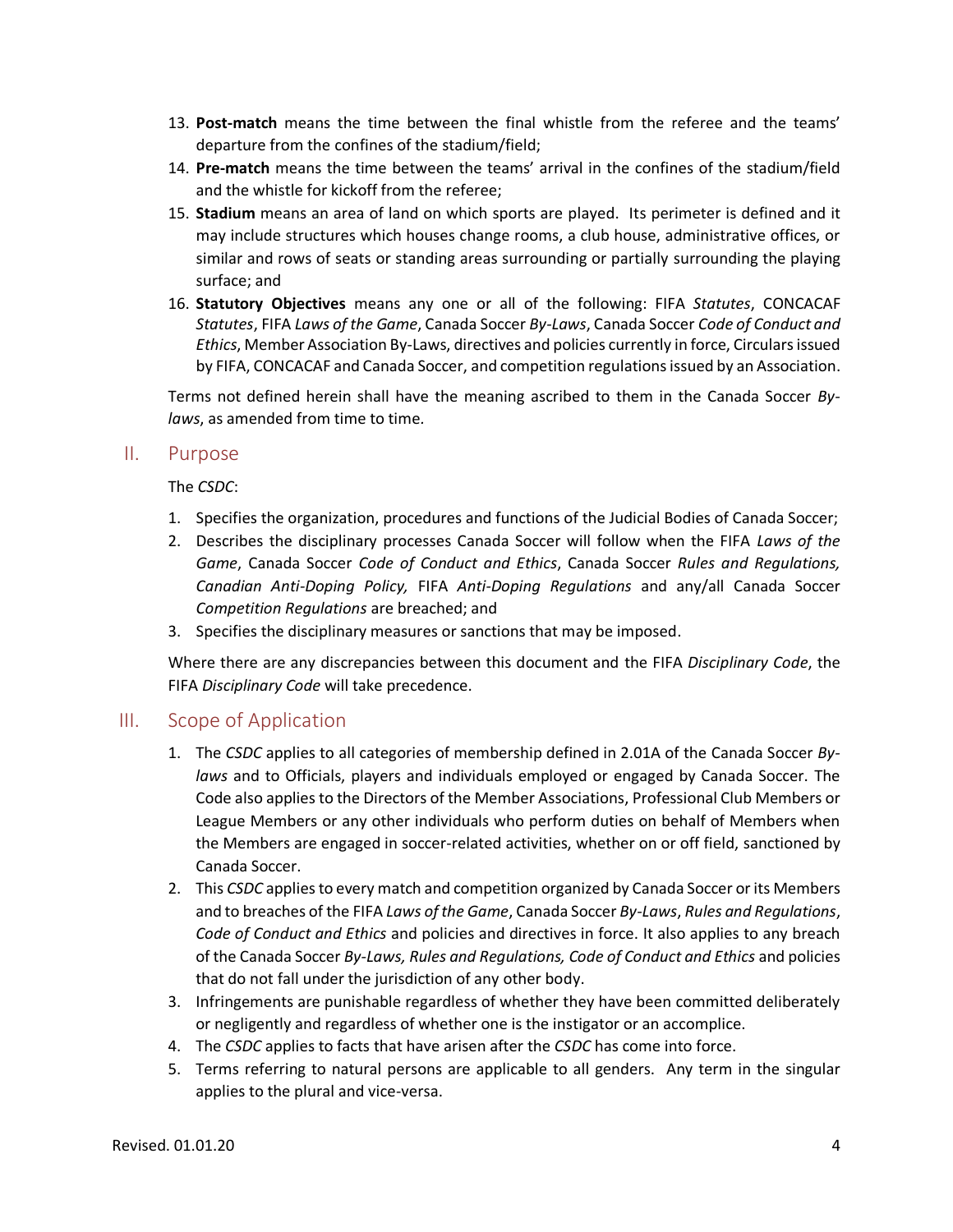### <span id="page-5-0"></span>IV. Member Association Disciplinary Codes

1. The sanctions outlined in the *CSDC* represent the minimum sanctions that may be imposed by an Association. Associations shall not incorporate sanctions within their own disciplinary rules and/or regulations that fall below those specified in the *CSDC*.

### <span id="page-5-1"></span>V. Jurisdiction

- 1. Any person or organization reported for misconduct, and all cases of misconduct involving alleged physical assault, attempted physical assault, or threatening behaviour shall be dealt with by a Judicial Body of Canada Soccer except as otherwise stipulated herein.
- 2. Canada Soccer shall have direct jurisdiction in the following matters:
	- a. Complaints or enquiries referred to it by another National Association;
	- b. Misconduct by any person arising from participation in Canada Soccer's National Teams Program;
	- c. Misconduct by Professional Club Members;
	- d. Misconduct by a Member Association or League Member, or any of their officers and officials;
	- e. Misconduct in Leagues or competitions sanctioned and/or organized by Canada Soccer;
	- f. Misconduct at Canada Soccer's National or Regional Competitions;
	- g. Misconduct arising from any international event (in or outside of Canada) where participation is given prior approval by Canada Soccer; and
	- h. Any other matter directly related to Canada Soccer which Canada Soccer, in its sole discretion, chooses to handle.
- 3. Member Associations shall also have the power to deal with violations of the *Laws of the Game,* Canada Soccer *Rules and Regulations* and policies, or misconduct by any of their Clubs or Associations, or by any of their players, Officials, or members.
- 4. All alleged offenses, other than those involving alleged physical assault, attempted physical assault, or threatening behavior or alleged physical contact with Match Officials or attempted physical contact with Match Officials, may be dealt with by the Member Association's District Association or League in whose jurisdiction the alleged offence took place.
- 5. All hearings involving physical contact with Match Officials or attempted physical contact with Match Officials shall be dealt with by a Member Association, or, in the case of Professional Club Members, by Canada Soccer.
- 6. Member Associations and League Members shall ensure that their disciplinary rules, regulations, and procedures are consistent with those of Canada Soccer and any discipline hearing shall be conducted in accordance with these rules and regulations.
- 7. In all cases, the parties concerned shall have the right to appear and make statements at a hearing.
- 8. Every Club is responsible for the actions of its players, Officials and spectators. Players, Officials, and spectators may only take part in or attend games on condition that they observe Canada Soccer *Rules and Regulations* and policies.
- 9. Every Club and League is required to take all precautions necessary to prevent its players, Officials, and spectators from threatening or assaulting anyone at games, especially the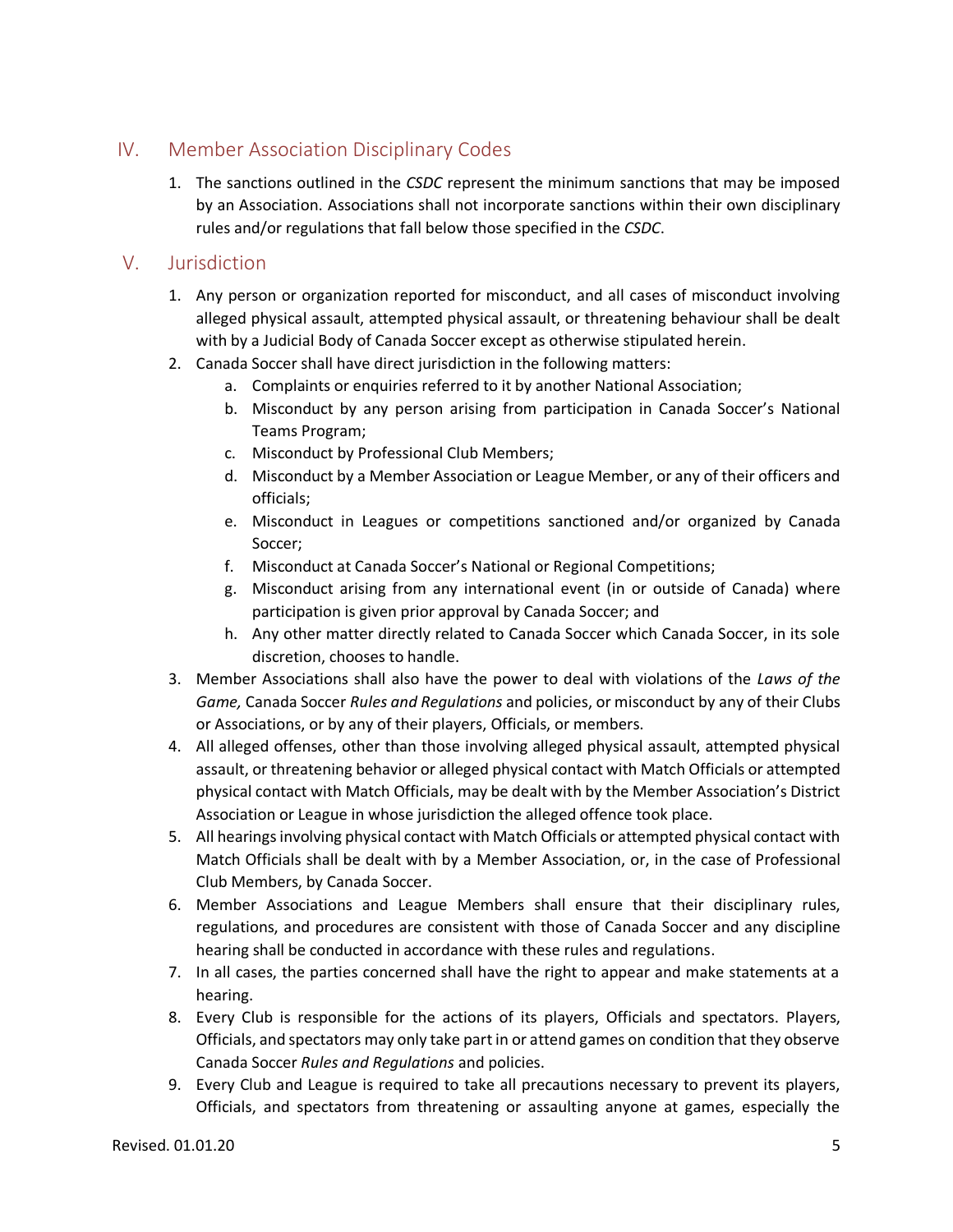referee and assistant referees. Clubs and Leagues are expected to provide security for players and Match Officials.

- 10. Every Club and League is required to take all precautions necessary to prevent match manipulations.
- 11. Canada Soccer, in its sole discretion, may delegate its jurisdiction to a Member Association or League Member.

#### <span id="page-6-0"></span>VI. Decisions of the Referee

- 1. Decisions taken by the referee on the field of play are final and may not be reviewed by the Canada Soccer Judicial Bodies.
- 2. In cases where a decision by the referee involves an obvious error (such as mistaking the identity of the person penalized), the Judicial Bodies may only review the disciplinary consequences of that decision. In cases of mistaken identity, disciplinary proceedings may, in accordance with this Code, be opened only against the person who was actually at fault.
- 3. A protest against a caution or a sending-off from the field of play after two cautions is admissible only if the referee's error was to mistake the identity of the player.
- 4. In cases of serious misconduct, disciplinary action may be taken even if the referee and his assistants did not see the event in question and were therefore unable to take any action.

#### <span id="page-6-1"></span>VII. Misconduct

- 1. In addition to any/all matters referred to in the Canada Soccer *Rules and Regulations* or policies, it shall be deemed misconduct if any individual, person, entity or organization has, in the judgment of a Discipline Hearing Committee following a hearing of that Committee, committed any of the following offenses:
	- a. Violated the *Laws of the Game*, the Canada Soccer *Rules and Regulations,* or the rules, regulations or policies of an Association or League;
	- b. Bet on any game, match or Canada Soccer sanctioned event, other than as permitted in accordance with provincial, federal or international law;
	- c. Offered or accepted, with a view to influencing the result of a game, consideration to or from any Association, Club, League, player, team official, or Match Official;
	- d. Criminal misconduct or human rights abuse; or
	- e. Any act or statement, verbally or in writing, which is considered to be ungentlemanly, insulting, or improper behaviour or is likely to bring the game into disrepute.
- 2. Anyone who, in soccer-related activities, forges a document, falsifies an authentic document or uses a forged or falsified document to purposely deceive will be sanctioned with a fine and a ban of at least six (6) matches or for a specific period of time of no less than twelve (12) months.
- 3. An Association or a Club may be held liable for an act of forgery or falsification by one of its officials and/or players.

.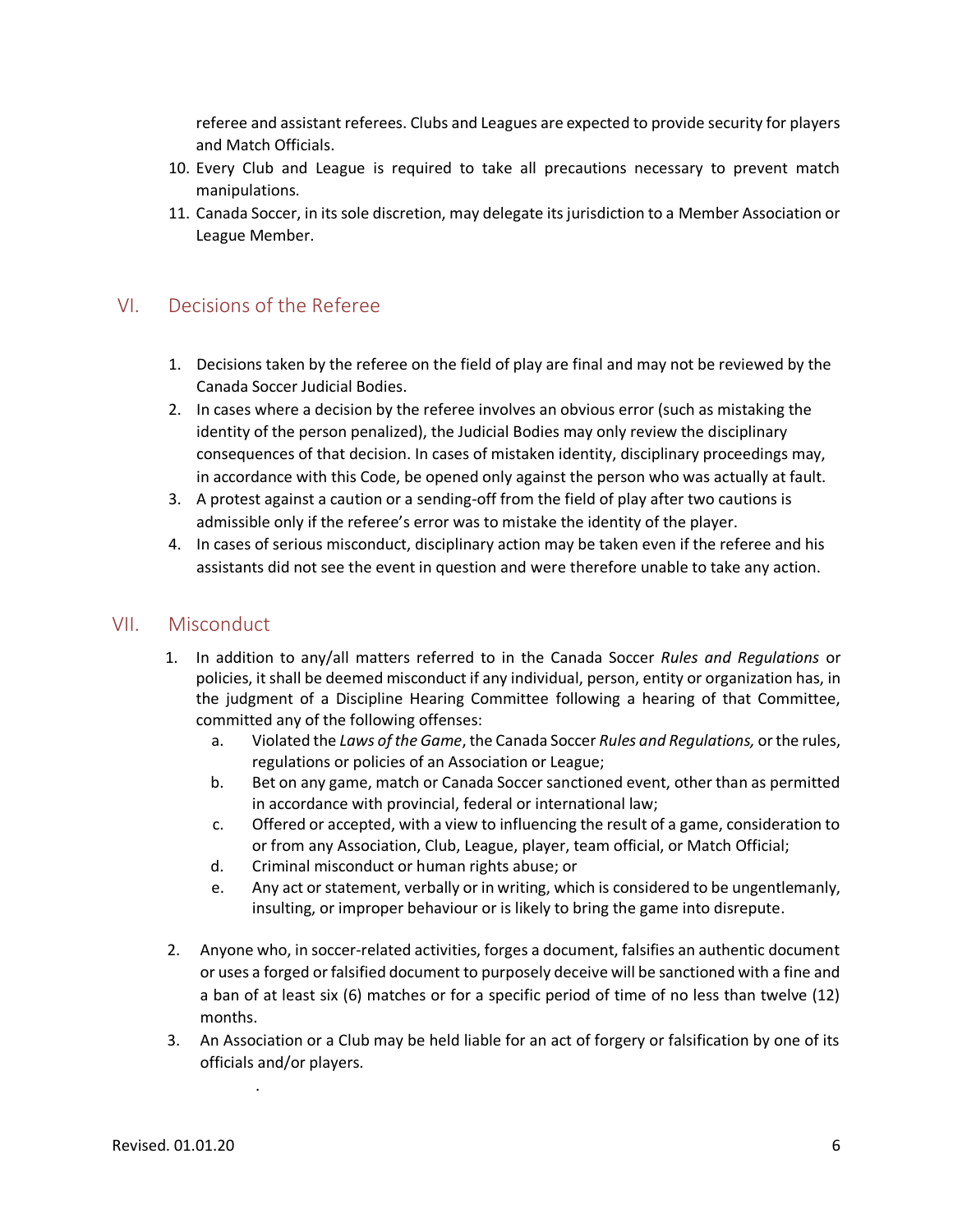### <span id="page-7-0"></span>VIII. Membership Consequences

- 1. When an Association, League, Club, player, Official or member is sanctioned, the Canada Soccer Board of Directors will apply any subsequent action in respect to the offending Association, League, Club, player, Official or member in relation to their membership or connection with Canada Soccer.
- 2. No suspended player or member of any such Association, League, or Club so suspended or removed from Canada Soccer shall be eligible for membership in any other Association (Member Association or District Association), League, or Club belonging to, or under the jurisdiction of, Canada Soccer.

### <span id="page-7-2"></span><span id="page-7-1"></span>Chapter 2 The Disciplinary Process

### General Principles

### <span id="page-7-3"></span>I. Independence

- 1. The Judicial Bodies make their decisions entirely independently. They shall not receive instructions from any other Judicial Body, and a member of another Judicial Body may not stay in the meeting room during the Judicial Bodies' deliberations unless they have been explicitly summoned to attend.
- 2. An individual may not serve as Chair of more than one Judicial Body.
- 3. An individual who serves on a Judicial Body may not at the same time be a Director or serve on any other committee of Canada Soccer.
- 4. An individual may not serve on a Judicial Body if that individual or an immediate family member is either employed or contracted by, or holds any other official position at, Canada Soccer.

### <span id="page-7-4"></span>II. Confidentiality

- 1. Members of the Judicial Bodies shall ensure that everything disclosed to them during the course of their work, including but not limited to the facts of the case, the content of their deliberations, and the decisions taken, remain confidential.
- 2. The content of written decisions provided to addressees may subsequently be made public at the discretion of Canada Soccer.

### <span id="page-7-5"></span>III. Conflict of Interest

- 1. Members of the Judicial Bodies must decline to participate in any meeting concerning a matter in which they are in a real or perceived conflict of interest. Such instances include, but are not limited to the following:
	- a. if the member in question has a direct interest in the outcome of the matter;
	- b. if the member is associated with any of the parties; or
	- c. if the member has already dealt with the case under different circumstances.
- 2. Members of the Judicial Bodies who decline to participate in a meeting on any of the above grounds shall notify the Chair immediately.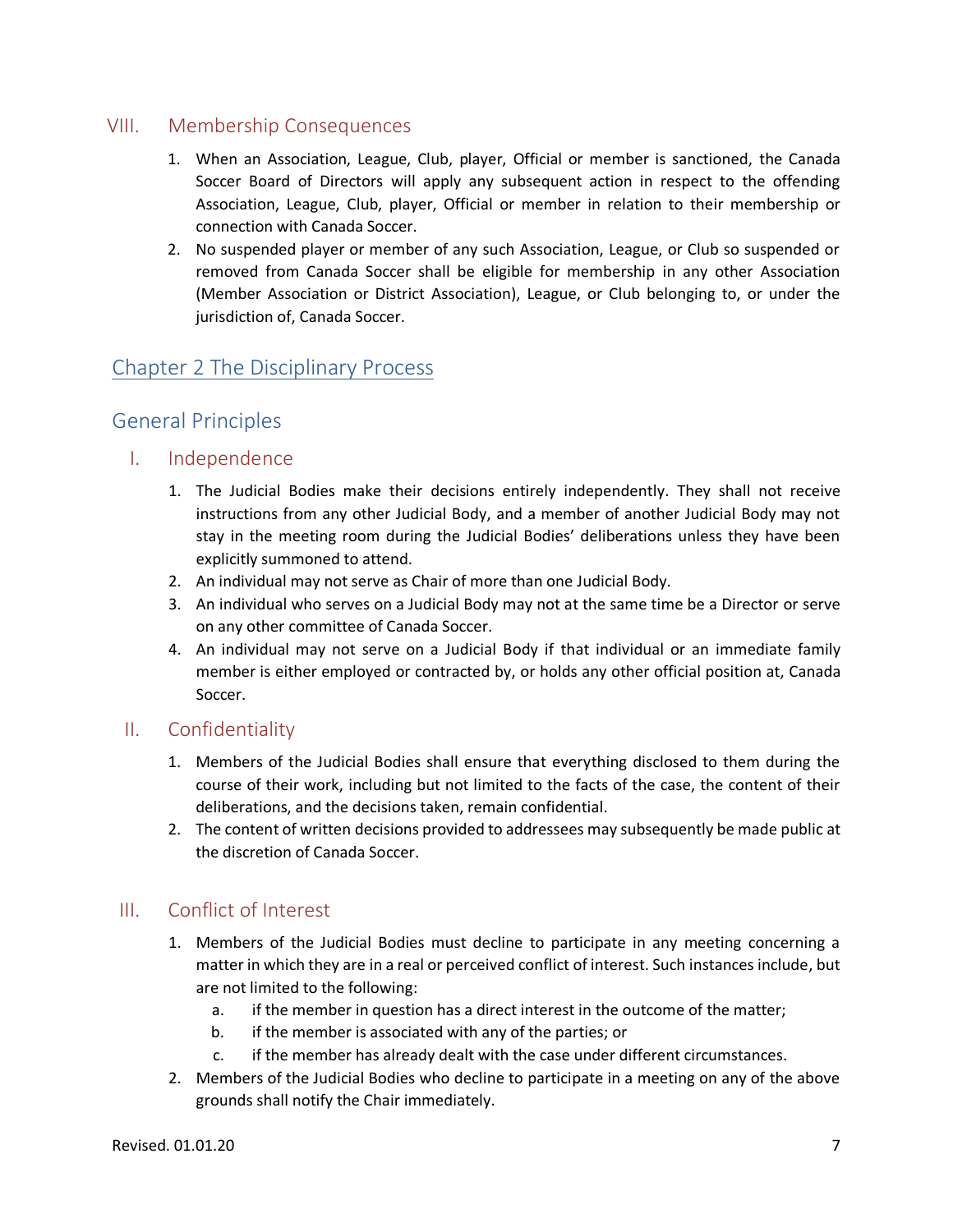- 3. The parties subject to any proceeding with the Judicial Bodies may also raise an objection to a member of a Judicial Body hearing the case whom they believe to be biased. The Chair of the applicable Judicial Body shall decide on any such claim of bias. The Chair's decision shall be final and binding.
- 4. Proceedings that have involved someone whom the Chair has ordered not to participate will be considered null and void.

### <span id="page-8-0"></span>IV. Closed Proceedings

- 1. Proceedings of any Judicial Body may be closed if:
	- a. All parties involved in the proceedings reach agreement;
	- b. A party declares bankruptcy; or
	- c. The proceedings become baseless in the discretion of the Judicial Committee in their sole discretion.

### <span id="page-8-1"></span>V. Sanctions Common to both Natural and Legal Persons

Both natural and legal persons are punishable by each, or a combination of, the following sanctions at the discretion of the Judicial Body hearing the case:

- 1. Warning
	- a. A warning is a reminder of the substance of a disciplinary rule allied with the threat of a sanction in the event of a further infringement.
- 2. Reprimand
	- a. A reprimand is an official written pronouncement of disapproval sent to the perpetrator of an infringement.
- 3. Fine
	- a. Judicial Bodies may impose monetary sanctions based on the minimum standards outlined in Annex A. These minimum fines may be increased based on the weight of evidence presented in the case.
	- b. The Judicial Body that imposes the fine decides the terms and time limits for payment. Member Associations are jointly liable for fines imposed on representative team players and Officials. The same applies to Clubs in respect of their players and Officials. The fact that a natural person has left a Club or Association does not cancel out joint liability
- 4. Suspension
	- a. Judicial Bodies may impose a suspension, in addition to the mandatory minimum suspension outlined in Annex A, for a specific number of games, length of time or from all soccer related activity based on the weight of evidence presented in the case.
- 5. Return of Awards
	- a. The person required to return an award shall return the benefits received, and in particular sums of money and symbolic objects (medal, trophy).

### <span id="page-8-2"></span>VI. Failure to Respect Decisions

1. Any financial or non-financial decision that has been pronounced against a natural person by a Judicial Body, duly recognized by Canada Soccer, shall be enforced by the Association of the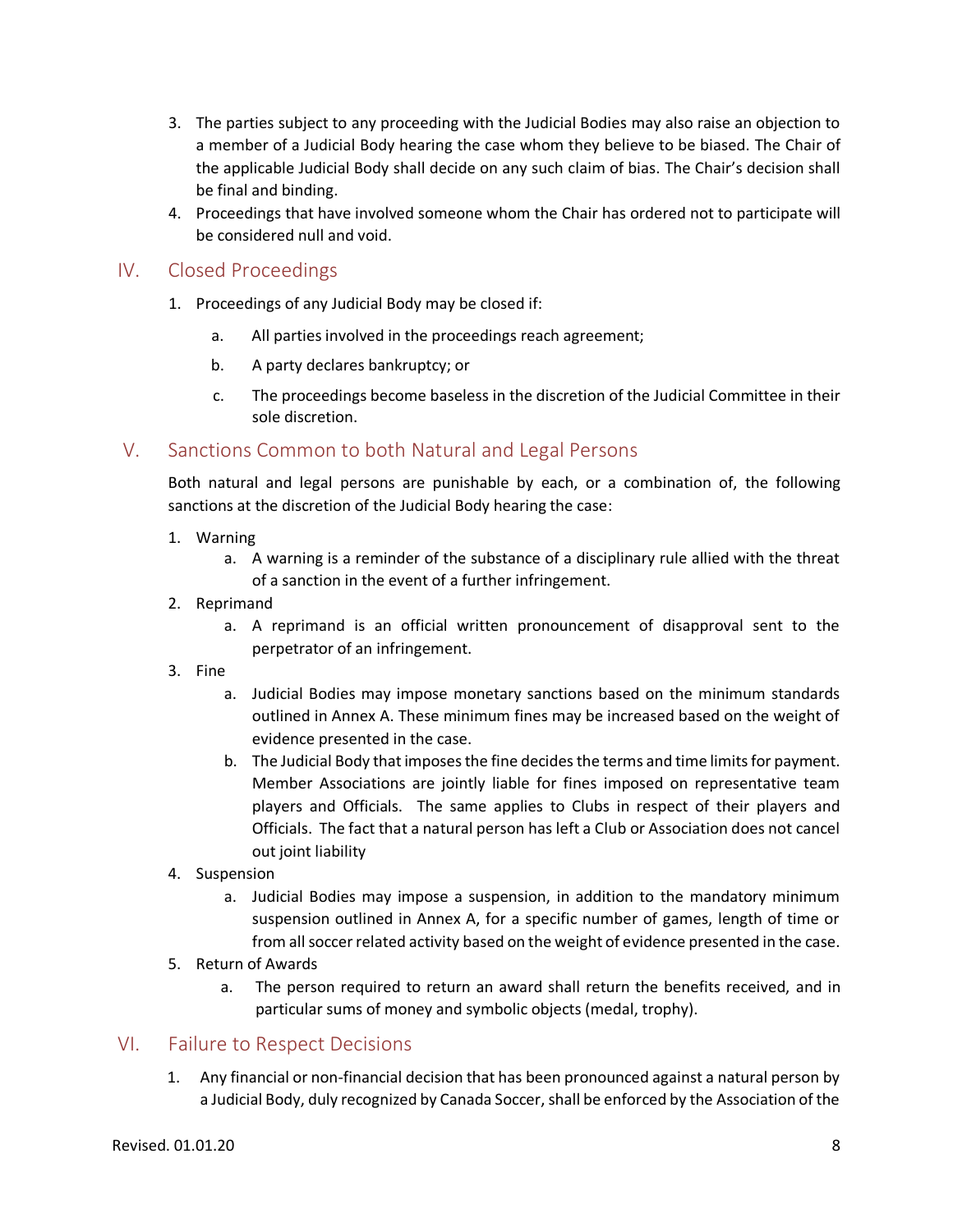Judicial Body that has pronounced the decision or by the natural person's new Association if the natural person has in the meantime registered (or otherwise signed a contract in the case of a coach) with a Club affiliated with another Association, in accordance with the principles established in Section V above and in compliance with the applicable disciplinary regulations.

2. Any financial or non-financial decision that has been pronounced against a Club or a Member of Canada Soccer by a Judicial Body, duly recognized by Canada Soccer, shall be enforced by the Association of the Judicial Body that has pronounced the decision in accordance with the principles established in Section V above and in compliance with the applicable disciplinary regulations.

### <span id="page-9-0"></span>VII. Information Reporting Requirements

- 1. Associations and other sport organizations are required by Canada Soccer to notify the Judicial Bodies of any serious violations of Canada Soccer's Statutory Objectives.
- 2. Any disciplinary action to be taken at a Friendly Match between two (2) representative teams from different Associations is the responsibility of the organization to which the sanctioned player belongs. However, in serious cases, the Canada Soccer Disciplinary Committee may intervene in the case. The Associations shall inform Canada Soccer of the sanctions pronounced.
- 3. Associations and Leagues shall include, with all decisions, a notice that indicates the following information:
	- a. Association rules regarding appeals;
	- b. Association address where the appeal is to be lodged;
	- c. Method of payment and amount of fee;
	- d. Statement of fact document; and
	- e. Decisions which may be appealed to Canada Soccer.

### <span id="page-9-1"></span>Administration

- <span id="page-9-2"></span>VIII. Costs
	- 1. Costs shall be paid by the unsuccessful party.
	- 2. If there is no unsuccessful party, costs shall be borne by the Association hearing the case.
	- 3. If considered fair to do so, costs may be split among several parties.
	- 4. The Chair of the Judicial Body may, in exceptional circumstances, decide to curtail or dispense with costs and expenses.
	- 5. No procedural compensation shall be awarded in proceedings of the Disciplinary and Appeal Committees.
	- 6. Any cost incurred by applications for leave to appeal that are deemed baseless by the Chair of the Judicial Body shall be paid by the appellant.

### <span id="page-9-3"></span>IX. Timelines

- 1. Time limits referred to herein begin the day following the receipt of relevant documents.
- 2. Time limits to which other persons must adhere commence four (4) days after a document has been delivered by Canada Soccer.
- 3. If the last day of the time limit coincides with a public holiday the time limit will expire on the next day.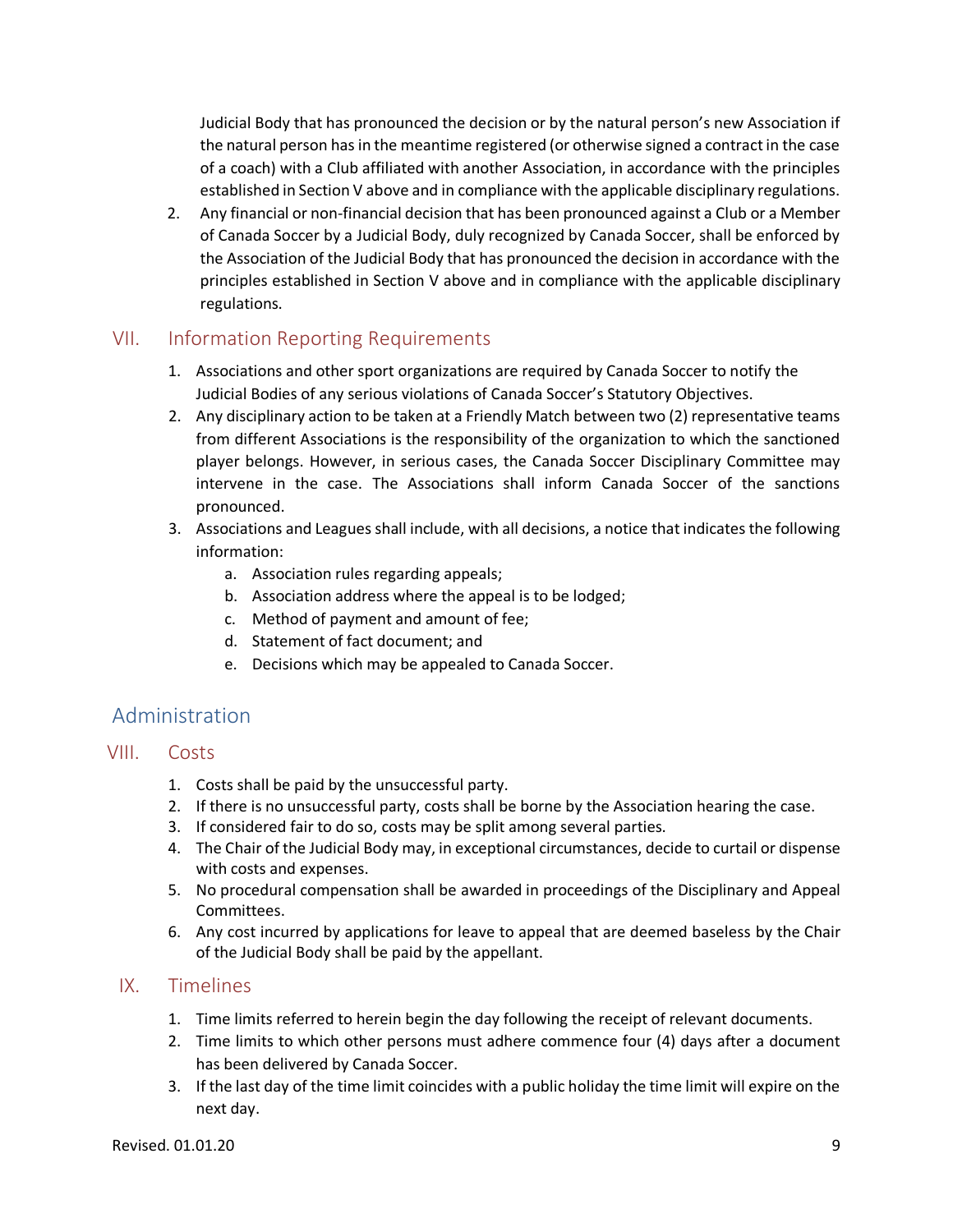- 4. Documents must be sent to the relevant Judicial Body no later than midnight on the last day of the time limit.
- 5. If the document is sent electronically, the document must be sent to the Judicial Body before midnight on the last day of the time limit.
- 6. In the case of appeals, the deposit demanded is considered to have been paid in time if the payment is received by Canada Soccer by midnight on the last day of the time limit.
- 7. Time limits are suspended from December 24 to January 2 inclusive and during the period beginning two (2) days before the Annual Meeting of the Members of Canada Soccer and ending two (2) days after that meeting.
- 8. Time limits established in the *CSDC* may not be extended.
- 9. Time limits established by the Chair of a Judicial Body may be extended but never more than twice.

#### <span id="page-10-0"></span>X. Liability

1. Except in the case of gross negligence, neither the members of the Judicial Bodies of Canada Soccer nor the General Secretariat, nor the Directors may be made found liable for any deeds or omissions relating to any disciplinary or appeal procedure.

#### <span id="page-10-1"></span>XI. Language

- 1. The official languages available to be used in proceedings are English and French.
- 2. Canada Soccer may, if necessary, use the services of an interpreter.
- 3. All decisions rendered will be published in one of the official language requested by the accused or appellant as applicable.

### <span id="page-10-2"></span>XII. Limitation Period for Prosecution

- 1. Infringements committed during a match may no longer be prosecuted after a lapse of two (2) years. As a general rule, other infringements may not be prosecuted after a lapse of ten (10) years.
- 2. Anti-doping violations may not be prosecuted after ten (10) years have elapsed.
- 3. Prosecution for corruption is not subject to a limitation period from Canada Soccer.
- 4. The limitation period commences on the day on which the perpetrator committed the infringement, if the infringement is recurrent, from the day on which the most recent infringement was committed, and if the infringement lasted a certain period, from the day on which it ended.
- 5. The limitation period is interrupted if the Disciplinary Committee commences proceedings before it has expired.

### <span id="page-10-3"></span>XIII. Limitation Period for the Enforcement of Sanctions

- 1. The limitation period for the enforcement of sanctions is five (5) years.
- 2. The limitation period begins on the day on which the decision comes into force.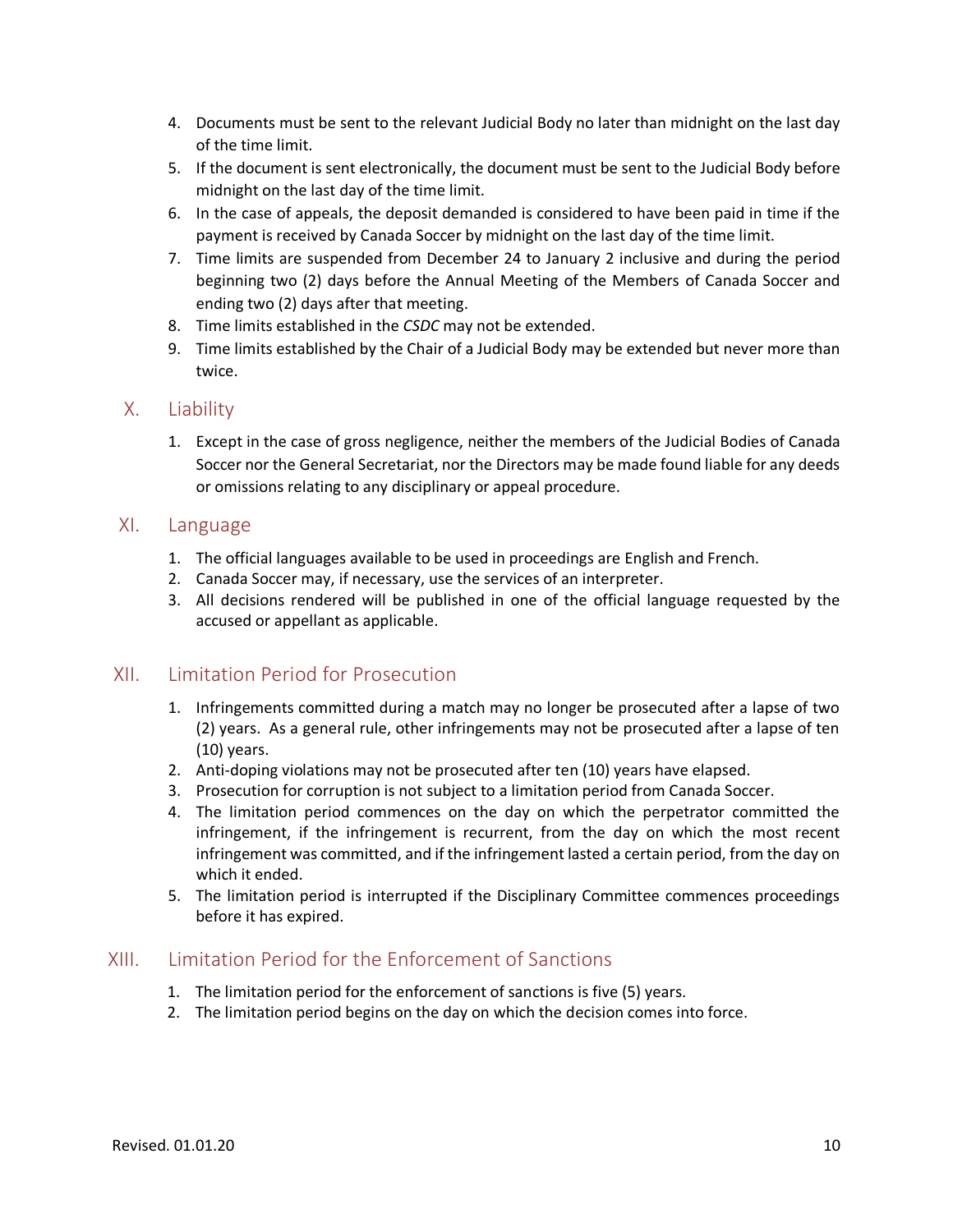### <span id="page-11-0"></span>The Process

### <span id="page-11-1"></span>XIV. Making a Complaint

- 1. Any person may file a report where that person believes conduct has taken place that is incompatible with the Canada Soccer *By-Laws*, *Rules and Regulations*, and/or *Code of Conduct and Ethics.* The Report is to be made in writing and sent to [discipline@canadasoccer.com](mailto:discipline@canadasoccer.com) where it will be accessed by an independent case manager and assigned in accordance with Section XV below.
- 2. Referees are to submit a match report form and are to report all misconduct by players who receive a caution or who are sent from the field of play together with any other infractions or incidents which they observe when officiating. Other Match Officials appointed to a game are to report on infringements observed by them. Reports are to be submitted in writing to the Match Commissioner, where appointed, or in accordance with the Competition Regulations.
- 3. A complainant and/or respondent may apply to Canada Soccer for leave to appeal a decision rendered on completion of the Member Association discipline and appeal processthat involve an interpretation or breach of Canada Soccer *Rules and Regulations* and policies or the polices or regulations of the Association or League, unless the disciplinary sanction pronounced is:
	- a. a warning;
	- b. a reprimand;
	- c. a suspension for fewer than three (3) matches or of up to two (2) months;
	- d. a fine of up to \$5,000 imposed on an Association or a Club or of up to \$750 in other cases;
	- e. decisions passed in compliance with the *CSDC*; or
	- f. decisions passed in compliance with Canada Soccer or Association competition regulations and/or regulations where such decisions are final and binding.
- 4. A complainant and/or respondent may apply to Canada Soccer for leave to appeal decisions taken by Canada Soccer under the provision of the Canada Soccer *Code of Conduct and Ethics* that involve only an interpretation or a breach of that policy.
- 5. An appeal may be lodged with the Appeals Committee against any decision rendered by the Canada Soccer Judicial Bodies, unless the disciplinary sanction pronounced is:
	- a. a warning;
	- b. a reprimand;
	- c. a suspension for fewer than three (3) matches or of up to two (2) months;
	- d. a fine of up to \$5,000 imposed on an Association or a Club or of up to \$750 in other cases;
	- e. decisions passed in compliance with the *CSDC*; or
	- f. decisions passed in compliance with Canada Soccer or Association competition regulations and/or regulations where such decisions are final and binding.

### <span id="page-11-2"></span>XV. Assignation of a Complaint to a Judicial Body

- 1. Within five (5) days of receipt, a complaint shall be assigned to the appropriate Judicial Body as follows:
	- a. A complaint regarding conduct that violates the Canada Soccer *Code of Conduct and Ethics* may be referred to the Canada Soccer Ethics Committee.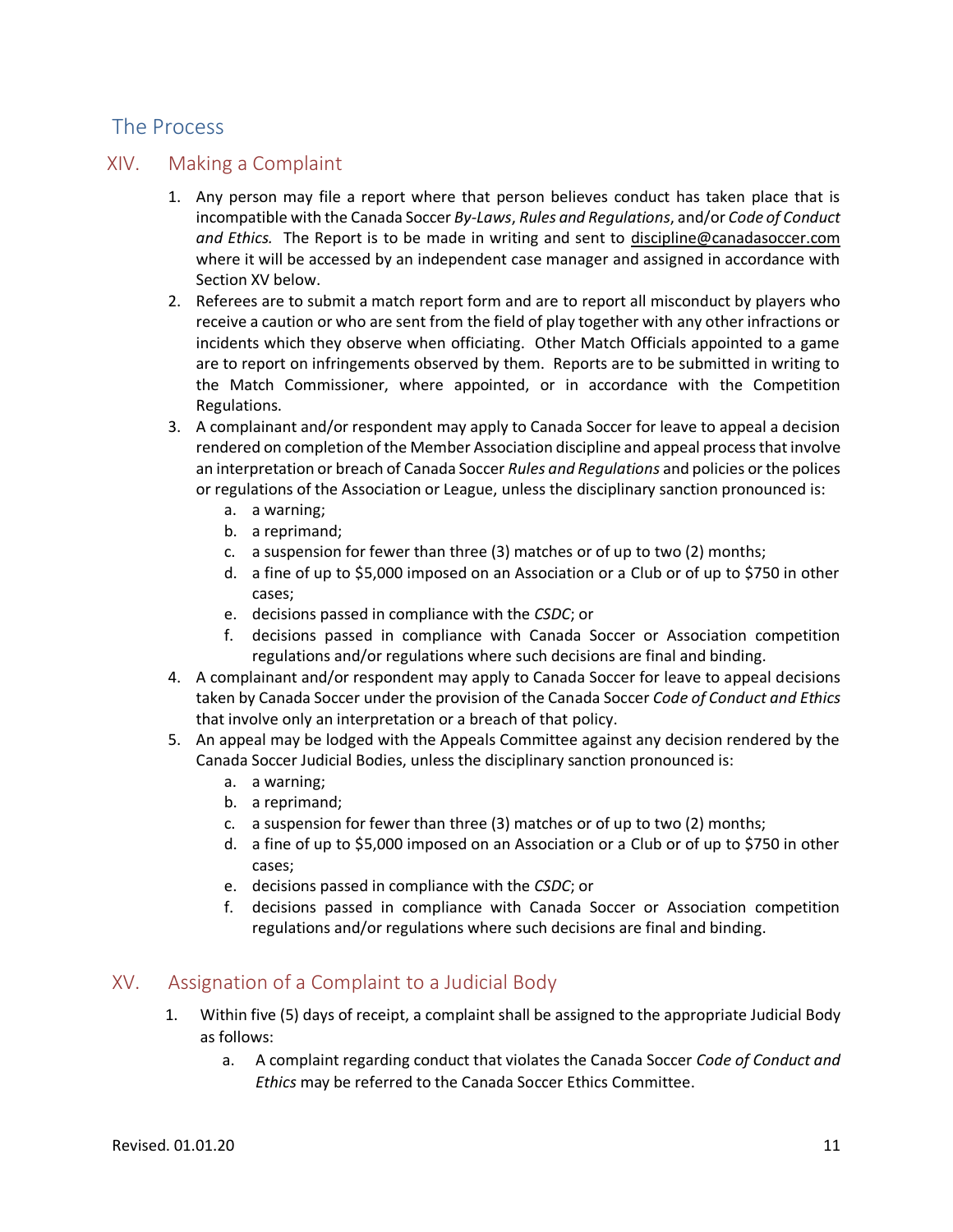- b. Disputes between professional clubs and professional players or their intermediaries shall be referred to the Players' Status Committee.
- c. All other complaints, including misconduct that escaped the attention of a match official and which violates the Canada Soccer *Code of Conduct and Ethics*, shall be referred to the Canada Soccer Disciplinary Committee.
- 2. In all cases of alleged physical assault, attempted physical assault, or threatening behavior toward a game official, the accused shall be suspended from all soccer activities from the date of the alleged incident until a hearing has been held and the case has been decided.
- 3. In all cases where a person has been charged with a Criminal Code of Canada offence(s), the accused shall be suspended from all soccer activities until the case has been concluded in the Criminal Court, and if necessary, a hearing has been held and the case has been decided.

### <span id="page-12-0"></span>XVI. Ethics Committee

- 1. The Ethics Committee is an investigative body which is responsible for investigating the conduct of all persons bound by the Canada Soccer *Code of Conduct and Ethics.*
- 2. The Ethics Committee shall consist of three (3) members, one of which shall serve as Chair of the Committee.
- 3. Canada Soccer shall appoint a staff member to serve as the Ethics Committee Secretary to manage claims submitted to the Committee.

### <span id="page-12-1"></span>XVII. Ethics Committee Procedures

- 1. The Ethics Committee shall review complaints received in accordance with Section XV above to determine if an investigation into the alleged misconduct is warranted
- 2. There is no entitlement for an investigation to be opened following the submission of a complaint.
- 3. The Ethics Committee shall reserve the right to investigate the conduct of all persons bound by the Canada Soccer *Code of Conduct and Ethics* even when said persons are not performing their duties, if such conduct is likely to seriously damage the integrity, image or reputation of Canada Soccer.
- 4. If an Association has not addressed a complaint, the Ethics Committee shall be entitled to review the complaint.
- 5. If the person named in the complaint is a member of the Canada Soccer Board of Directors, the procedures to be followed are specified in Section 6.04 of the Canada Soccer *By-laws*.
- 6. The Ethics Committee shall carry out an initial evaluation of the complaint.
- 7. The Ethics Committee may initiate an investigation based on a filed complaint which may include collecting written information, requesting documents and obtaining witness statements.
- 8. The Ethics Committee may forgo an investigation if, upon review of the initial complaint, it determines that there is enough evidence to conclude that there is a prima facie case.
- 9. If the Ethics Committee deems that there is no prima facie case, it shall close the case. Such decisions are not subject to appeal. The Ethics Committee shall document all facts in an initial report which shall be sent to the complainant and will be kept on file at Canada Soccer.
- 10. If a prima facie case is found, the Ethics Committee shall inform both the complainant and the respondent and shall forward their report and all supporting materials, where applicable, to the appropriate Judicial Body.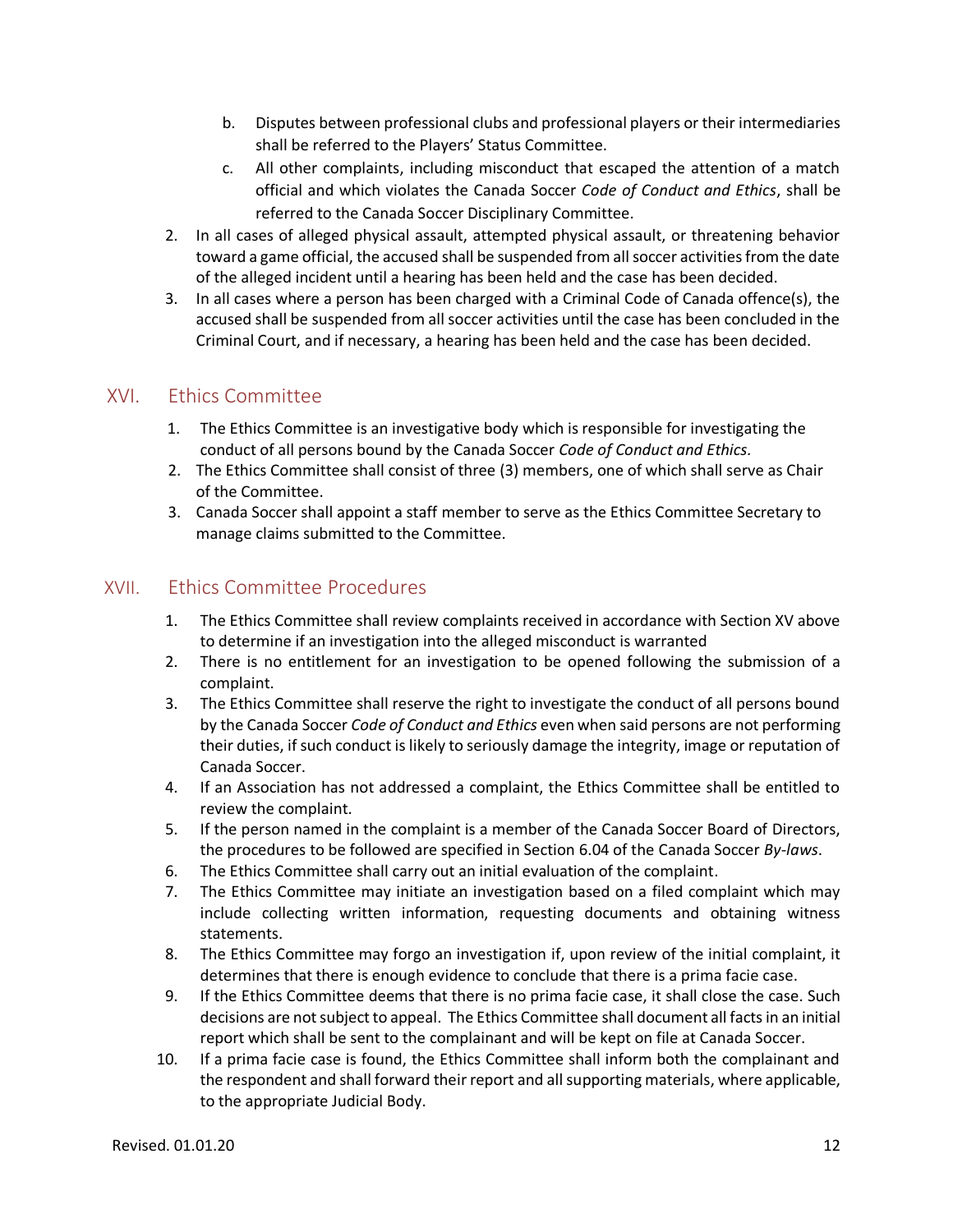11. One or more members of the Ethics Committee may present the case to the Disciplinary Committee if a personal hearing is conducted.

### <span id="page-13-0"></span>XVIII. Disciplinary Committee

- 1. The Disciplinary Committee shall consist of three (3) members, one of which shall serve as Chair of the Committee.
- 2. Canada Soccer shall appoint a staff member to serve as the Disciplinary Committee Secretary to manage claims submitted to the Committee.
- 3. The Disciplinary Committee is responsible for:
	- a. Investigating and sanctioning serious infringements which have escaped the Match Officials' attention;
	- b. Rectifying obvious errors in the referee's disciplinary decisions;
	- c. Extending the duration of a match suspension incurred automatically by an expulsion;
	- d. Pronouncing additional sanctions, such as a fine; and
	- e. Acting upon any report and supporting materials received from the Ethics Committee.
- 4. The Chair of the Disciplinary Committee may serve as the sole member of the Disciplinary Committee and act as a single judge with respect to the following matters:
	- a. urgent or protest cases;
	- b. deciding whether disciplinary proceedings shall be initiated, suspended or terminated;
	- c. suspending a person for up to four (4) matches or up to three (3) months;
	- d. pronouncing a fine of up to \$50,000;
	- e. ruling on increasing or extending a sanction;
	- f. settling disputes arising from an objection relating to the appointment of a member/members of the Disciplinary Committee to hear a case;
	- g. cases involving matters under Section VI of this *Code;* and
	- h. other infringements that are punishable with a fine only.

### <span id="page-13-1"></span>XIX. Disciplinary Committee Procedures

- 1. Parties to a complaint are obliged to assist in establishing the facts. As a result, they must comply with requests for information received from a Judicial Body or from the General Secretary. Failure to comply with such requests for information within the stipulated timeline may result in a fine as per the Appendix attached hereto.
- 2. The Discipline Committee may initiate an investigation based on a filed complaint which may include collecting written information, requesting documents and obtaining witness statements.
- 3. Types of proof that may be presented include but are not limited to:
	- a. Reports from referees, assistant referees, match commissioners and referee inspectors;
	- b. Misconduct reports from other National Associations;
	- c. Declarations from the parties and from witnesses;
	- d. Material evidence;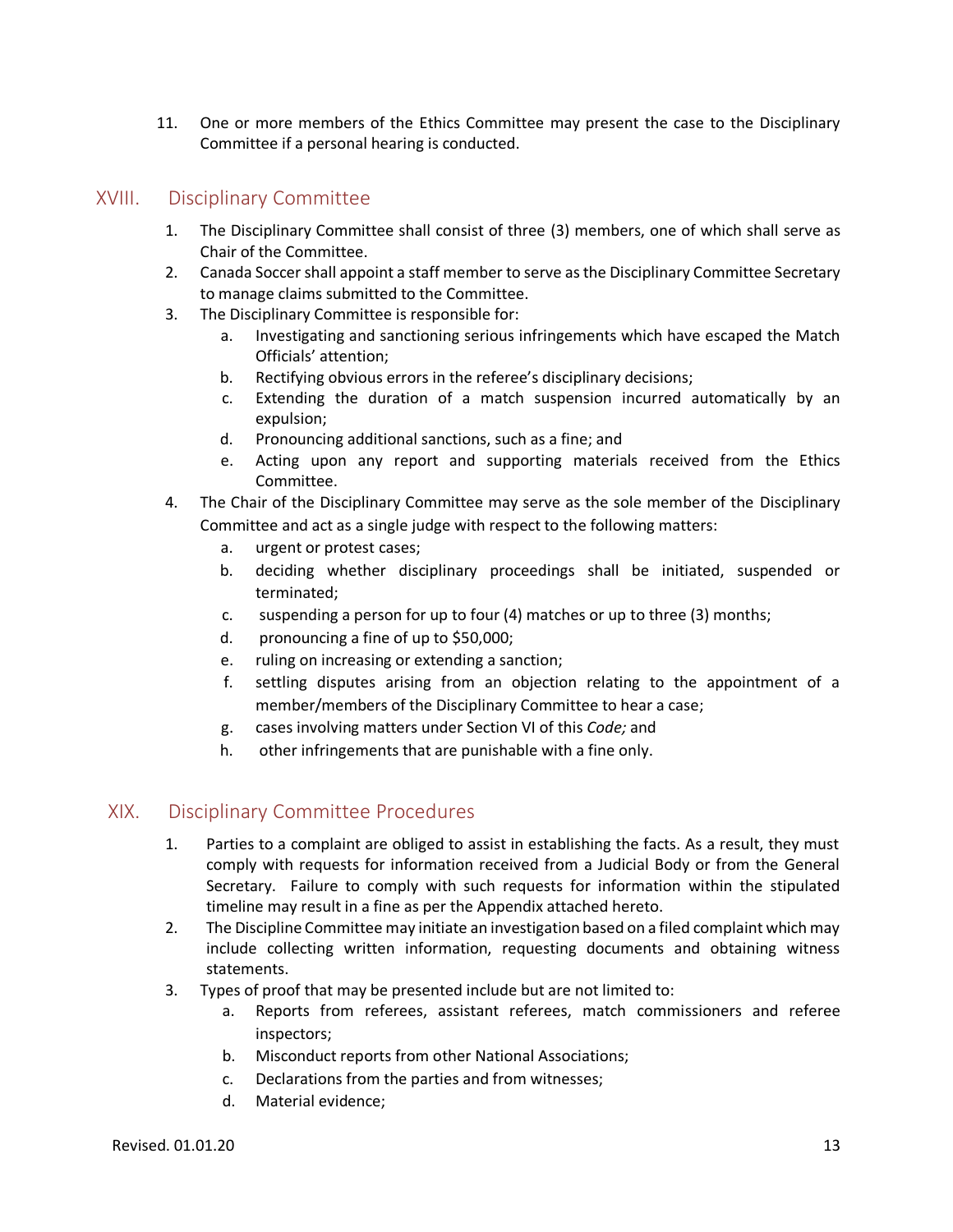- e. Expert opinions; and
- f. Audio and/or video recordings.
- 4. The Disciplinary Committee has absolute discretion regarding what constitutes proof and which proof is admissible. If there is a discrepancy amongst reports from various officials at the Match, the referee's report is considered authoritative regarding on field events and the match commissioner's report is considered authoritative regarding incidents outside the field of play.
- 5. The Disciplinary Committee will normally make its decision based on the material within its possession once the stipulated timelines are reached. The Disciplinary Committee may summon parties to a personal hearing when it believesthat oral statements should be heard. In such instances, the hearing must comply with the requirements in Section XX below.
- 6. Decisions rendered by the Disciplinary Committee are to be written and must include the names of the Discipline Committee members, the names of the parties, the grounds for the decision and the facts upon which it was based, the decision itself, and the channels for appeal. Decisions are to be signed by the Chair of the Committee.
- 7. Written decisions are to be forwarded to the parties concerned within forty-five (45) working days and, in cases where a personal hearing is held, within fifteen (15) working days after the date of the hearing.
- 8. Decisions may be communicated by facsimile, by electronic mail or by registered letter.

### <span id="page-14-0"></span>XX. Personal Hearings

- 1. If the Disciplinary Committee determines that a personal hearing is required, it shall set the hearing on a date within twenty-five (25) business days of receiving the complaint and shall give notice to all parties and, if applicable, to the Member Association concerned as soon as possible and in every case within at least ten (10) business days' prior to the scheduled hearing. By mutual consent and in writing, the parties may modify these timelines.
- 2. The Disciplinary Committee that hears the complaint shall have a minimum of three (3) members, one of whom shall serve as Chair.
- 3. At the Committee's discretion, one of its members may act as recording secretary, or the committee may appoint a non-voting recording secretary to attend the hearing.
- 4. The accused, or the accused's representative appointed in writing, must be present at the hearing or the hearing cannot proceed.
- 5. The parties may call witnesses to the incident to submit written information or to appear at the hearing. The party calling the witness is responsible for expenses when the witness is required to appear at the hearing.
- 6. The names of the witnesses, their written statements and/or any evidence must be submitted to the Judicial Body at least five (5) days prior to the scheduled hearing, copies of which must be provided to the opposing party.
- 7. The hearing must be held behind closed doors and shall proceed as follows. The Chair may adjust the sequence of these actions.
	- a. The Chair shall read the complaint and clearly state the charge.
	- b. The author of the complaint (if present) shall be given an opportunity to comment on or to add any qualifications to the complaint.
	- c. The accused shall be allowed to ask relevant questions to the complainant (if present) and to make submissions and/or statements on his or her own behalf.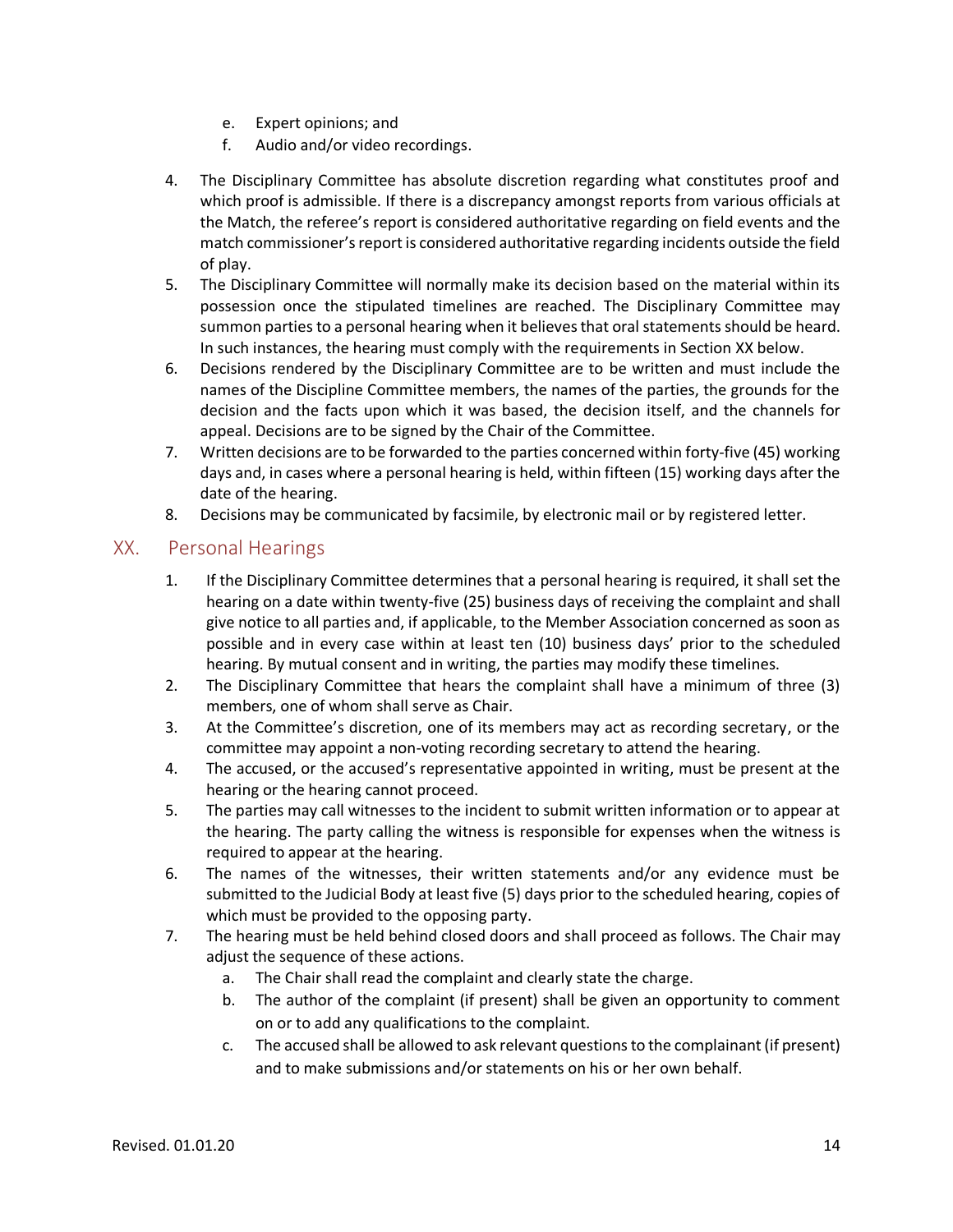- d. Committee members may question the complainant and the accused, and any witnesses invited to participate by either the complainant or the accused.
- e. The complainant and the accused will be invited to make summary statements before withdrawing.
- f. The Committee shall consider the evidence presented and decide the case such that the timeline in Section XIX (7) is met.
- 8. Requests to postpone a hearing once it is scheduled must be made no later than five (5) business days prior to the hearing date. Such a request must be accompanied by a certified cheque or money order in the amount of \$1,000.00 to be refunded if the request is denied.
- 9. Failure to appear at a discipline hearing when due written notice has been given will result in suspension of the accused until they request, in writing, and attends another hearing.
- 10. A request for a new hearing must be accompanied by a non-refundable fee of \$1000.00.

#### <span id="page-15-0"></span>XXI. Sanctions

- 1. The Discipline Hearing Committee shall have the power to order any of the following sanctions, in any combination, using the minimum standards outlined in Annex A as a guide:
	- a. to be suspended from any or all specific soccer activity either permanently, indefinitely, or for a stated period of time;
	- b. to be suspended for a specific number of scheduled games in a designated competition;
	- c. to be fined;
	- d. to receive a written notice of admonishment;
	- e. to prepare and deliver a letter of apology;
	- f. to pay all expenses of the Discipline Hearing Committee.

### <span id="page-15-1"></span>XXII. Players' Status Committee

- 1. The Players' Status Committee shall consist of three (3) members, one of which shall serve as Chair of the Committee.
- 2. Canada Soccer shall appoint a staff member to serve as Players' Status Committee Secretary to manage claims submitted to the Committee.
- 3. The Players' Status Committee is responsible for resolving disputes between professional clubs, their players, and/or their intermediaries.
- 4. The FIFA *Regulations on the Status and Transfer of Players* and the FIFA *Regulations on Working with Intermediaries*, as amended from time to time by FIFA Circulars, as well as the Canada Soccer *Rules and Regulations*, shall guide the Committee's decisions. In any cases of discrepancies between the requirements of the above FIFA documents and the Canada Soccer *Rules and Regulations* and *CSDC*, the FIFA requirements shall take precedence.

#### <span id="page-15-2"></span>XXIII. Players' Status Committee Procedures

- 1. The complainant shall submit their petition of dispute in writing.
- 2. The complainant shall include the claim as well as the reasons and means of proof and be signed by the complainant or a representative of the complainant.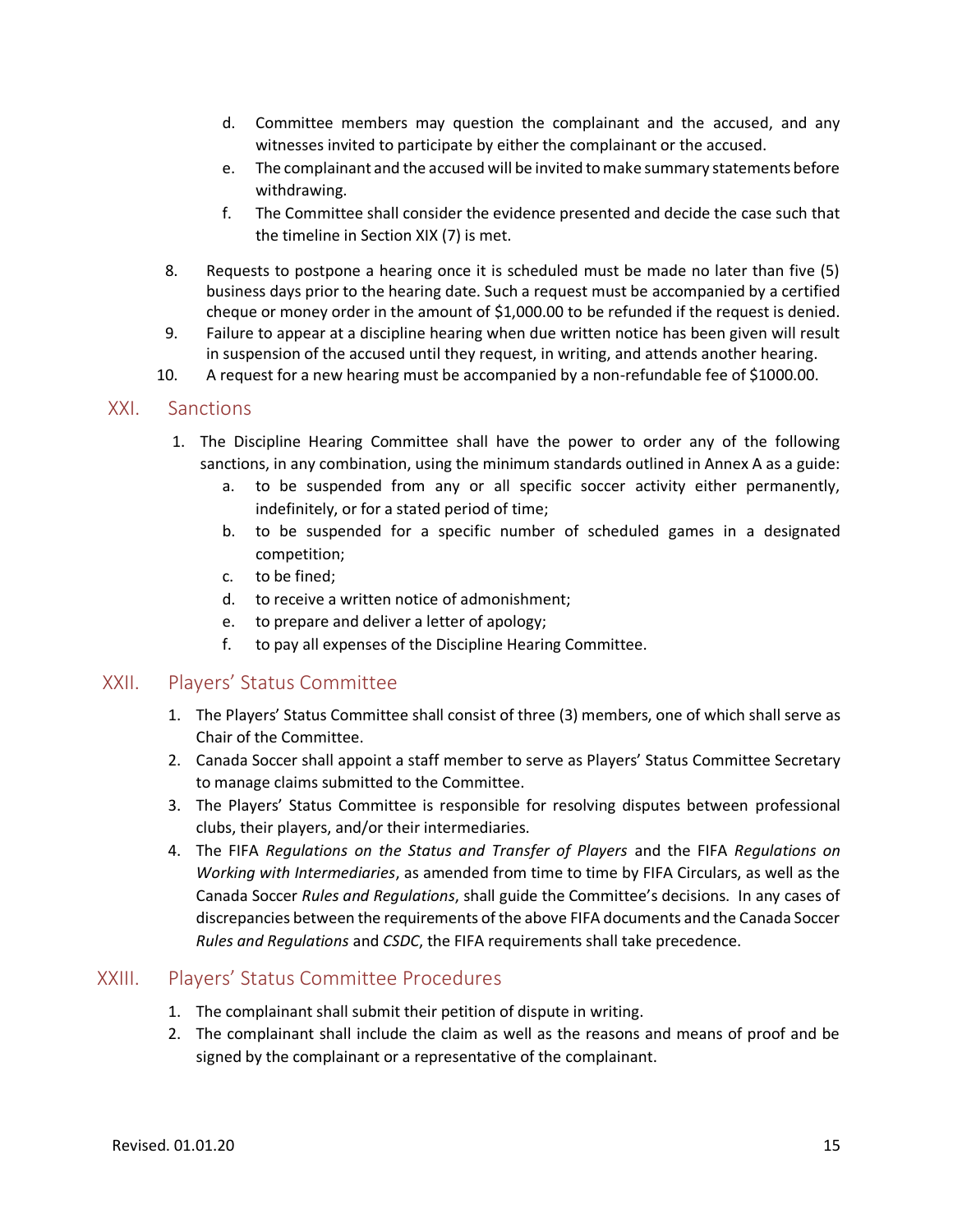- 3. When a petition is filed, the Players' Status Committee Secretary shall request a reply to the petition of dispute from the respondent, which must be submitted to both the Players' Status Committee Secretary and to the complainant within fifteen (15) business days of the request.
- 4. The complainant shall be granted an additional fifteen (15) business days to submit a rebuttal to the rebuttal to the respondent's submission, a copy of which must be provided to the respondent.
- 5. The Players' Status Committee shall be convened to review the submissions from the respective parties.
- 6. The Players' Status Committee may, at its sole discretion and without holding a hearing, render a decision if, on the basis of the written documentation submitted to it, it is evident that the FIFA *Regulations on the Status and Transfer of Players*, the FIFA *Regulations on Working with Intermediaries*, or the Canada Soccer *Rules and Regulations* were breached.
- 7. If upon review of the written submissions from the parties the Players' Status Committee determines that a personal hearing is required, the hearing process will be followed as per Section XX.

### <span id="page-16-0"></span>XXIV. Appeals

- 1. A decision of the Canada Soccer Disciplinary Committee, Ethics Committee or Players' Status Committee may be appealed, as provided for by Section XIV (4) and XIV (5).
- 2. A complainant and/or respondent may apply to Canada Soccer for leave to appeal a decision rendered via a Member Association's appeal process, as provided for by Section XIV (3).
- 3. A decision cannot be appealed on its merits alone. An appeal may be heard only if there are sufficient grounds for the appeal. Sufficient grounds include the respondent:
	- a. making a decision for which it did not have authority or jurisdiction as set out in governing documents;
	- b. failing to follow procedures as laid out in the approved policies of the association;
	- c. making a decision which was influenced by bias;
	- d. exercising its discretion for an improper purpose; or
	- e. making a decision which was unreasonable.
- 4. To submit an appeal, the appellant must apply in writing to Canada Soccer within ten (10) business days' after receipt of the decision being appealed.
- 5. The written appeal must contain:
	- a. Decision being appealed;
	- b. Reason for Appeal;
	- c. Notice to Other Party or Parties;
	- d. Statement of facts;
	- e. Rule or regulation that has been contravened;
	- f. Remedy sought;
	- g. Three hard copies of the submission;
	- h. The appeal fee of \$1500.00
- 6. Where an appeal has been submitted to Canada Soccer, a decision shall not be suspended unless the Canada Soccer Appeals Committee so orders.
- 7. An appeal shall not defer the decision, except in the event of any financial sanction, fine or penalty that is being contested.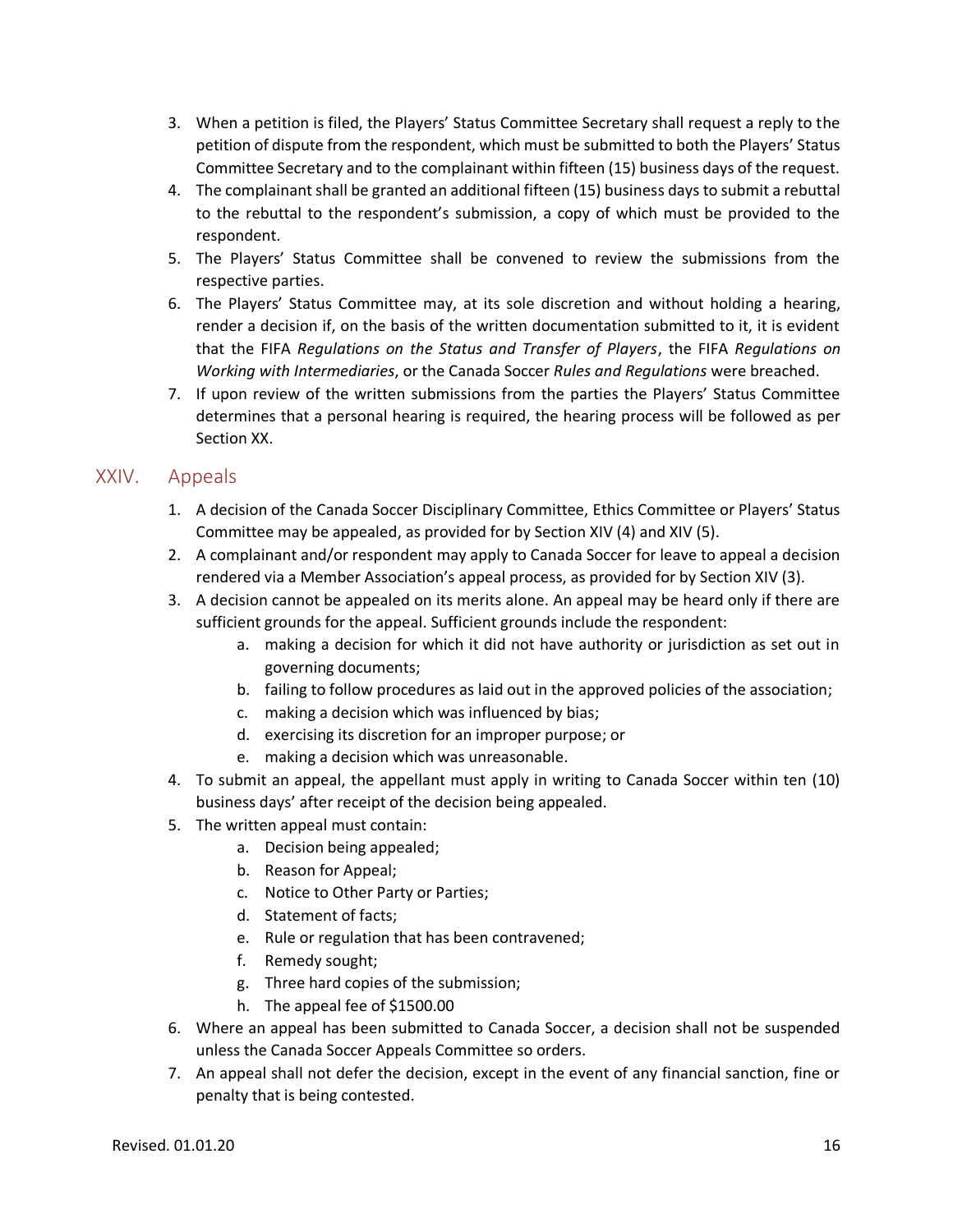### <span id="page-17-0"></span>XXV. Appeals Committee

- 1. An Appeals Committee shall comprise three (3) members, one of whom shall serve as Chair of the Committee.
- 2. Canada Soccer shall appoint a staff member to serve as Appeals Committee Secretary to manage appeals submitted to the Committee.
- 3. The Chair of the Appeals Committee may serve as the sole member of the Committee and act as a single judge:
	- a. in urgent or transfer appeals;
	- b. deciding on an appeal against a decision to extend a sanction;
	- c. resolving disputes arising from objections to members selected to serve on the Appeals Committee;
	- d. ruling on appeals against provisional decisions made by the Chair of the Disciplinary Committee;
	- e. pronouncing, altering, or annulling provisional measures;
	- f. in cases where the sanction imposed by the Disciplinary Committee is a fine of up to \$50,000.00 or a suspension from playing or carrying out a function for up to five (5) matches or a period of time up to twelve (12) months;
	- g. to determine if leave to appeal should be granted and/or cases where the appeal is clearly inadmissible; or
	- h. at the request of the parties.

### <span id="page-17-1"></span>XXVI. Appeals Committee Procedures

- 1. Any party intending to appeal shall inform Canada Soccer of its intention to do so in writing within ten (10) business days of notification of the decision being appealed. This application for leave to appeal notification shall include the grounds for appeal as per Section XXIV above and must be accompanied by a certified cheque or money order for \$1,500. This amount will be reimbursed to the appellant if the case is successful. Costs and expenses payable by an unsuccessful appellant are deducted from this amount and any remaining amount is reimbursed to the appellant. If the fee is insufficient, the unsuccessful appellant will be ordered to pay the difference.
- 2. Sanctions, other than financial orders, imposed remain in force until the Appeals Committee procedure is completed.
- 3. Financial orders to pay a sum of money are suspended until the Appeals Committee procedure is completed.
- 4. Within fifteen (15) business days of receipt of the appeal, the Appeals Committee must decide whether or not the appeal has been made on legitimate grounds.
- 5. If the Appeals Committee determines that the appeal is made on legitimate grounds, it shall inform both the appellant and the respondent immediately and shall provide a copy of the appeal to the respondent. If the Appeals Committee determines that the appeal is not made on legitimate grounds it shall so inform the appellant who shall be granted no further avenues of appeal.
- 6. The respondent shall be granted fifteen (15) business days to submit a rebuttal to the appellant's submission.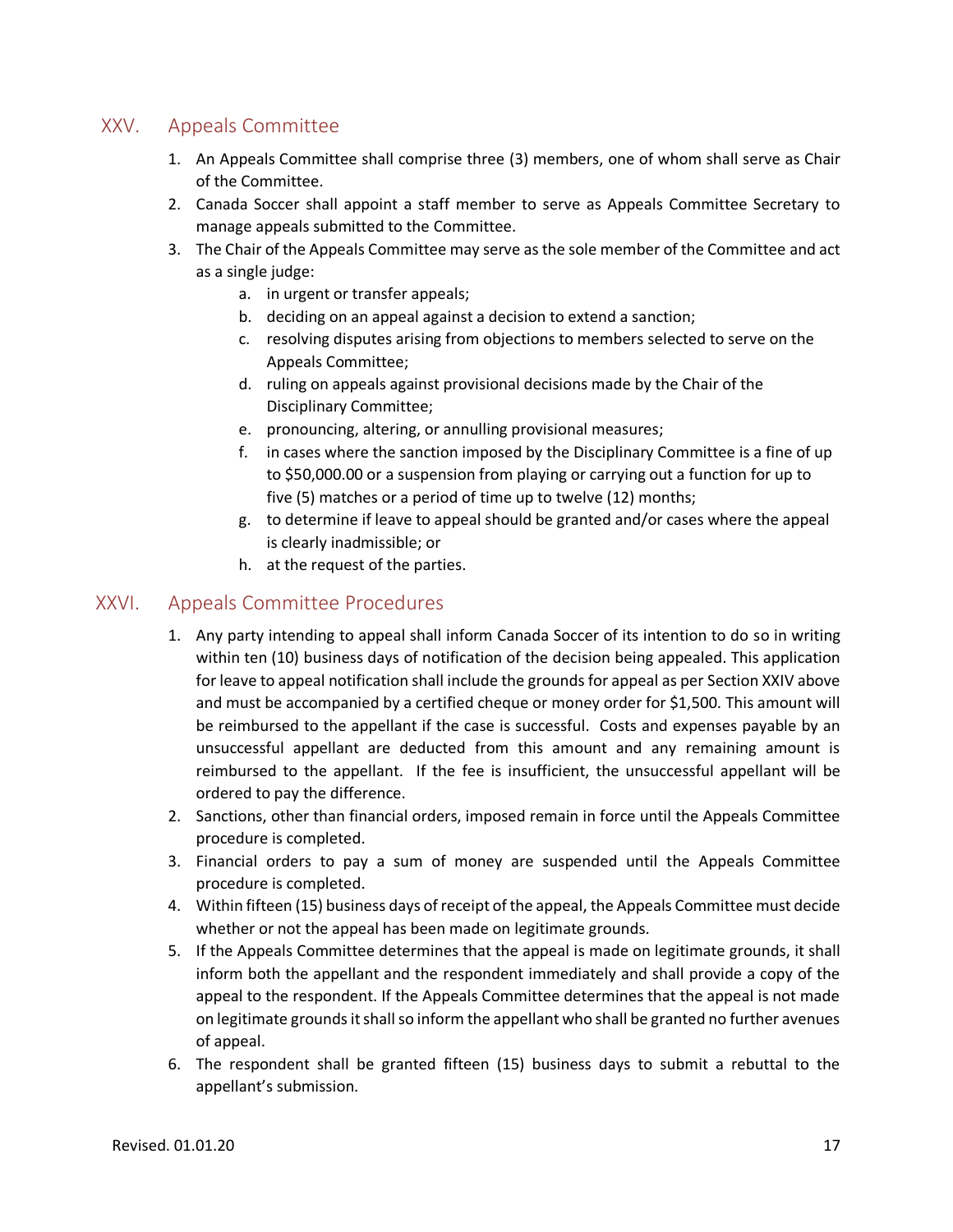- 7. The Appeals Committee may, at its sole discretion and without holding a hearing, decide an appeal if, on the basis of the written documentation submitted to it, it is considered that the Canada Soccer *By-laws* and/or Canada Soccer *Rules and Regulations* and/or Canada Soccer *Code of Conduct and Ethics* have or have not been breached.
- 8. If upon review of the written submissions from the parties the Appeals Committee determines that a personal hearing is required, the hearing process will be followed as per Section XX above.
- 9. Decisions rendered by the Appeals Committee are to be written and must include the names of the Appeals Committee members, the names of the parties, the grounds for the decision, the facts upon which it was based and the decision itself. Decisions are to be signed by the Chair of the Committee.
- 10. Written decisions are to be forwarded to the parties concerned within forty-five (45) business days' and, in cases where a personal hearing is held, within fifteen (15) business days' after the date of the hearing.
- 11. Decisions may be communicated by facsimile, by electronic mail or by registered letter.
- 12. The right is reserved for an appeal to be made to The Sport Dispute Resolutions Centre of Canada (SDRCC) as affirmed in the Canada Soccer *By-laws*.

The Canada Soccer *Disciplinary Code (CSDC)* came into force on 8 June 2017 and may be amended, deleted, or replaced by Ordinary Resolution of the Board of Directors in accordance with Canada Soccer By-Laws, Article 2.06.

17. mp

Peter Montopoli General Secretary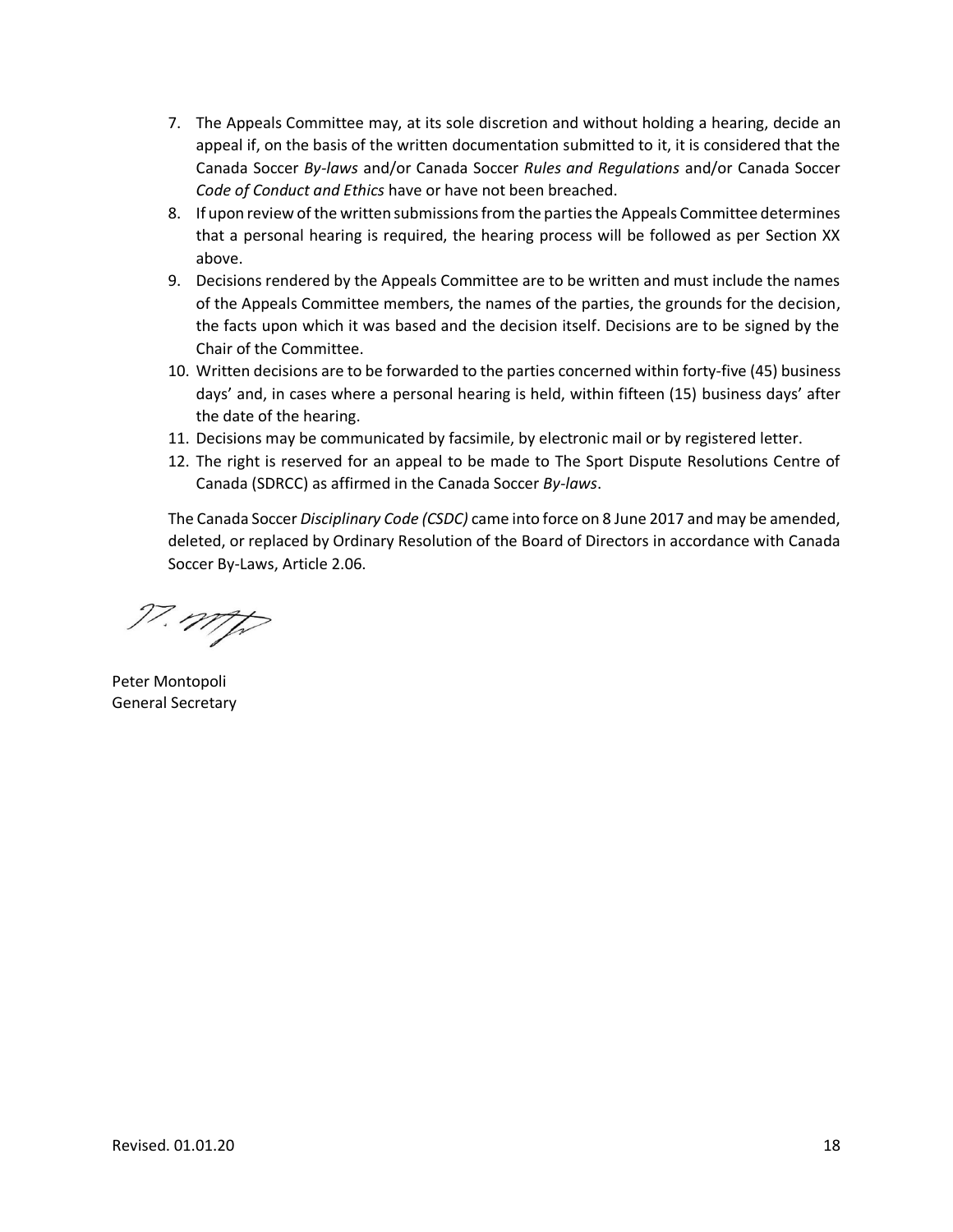## <span id="page-19-0"></span>ANNEX A Tables of Minimum Sanctions for Misconduct

As per Section V of the *CSDC* the guidelines below represent the minimum sanctions that a Judicial Body may apply. For the avoidance of doubt sanctions may be either one of, or a combination of, a fine and/or suspension. In the case of sanctions for Serious Infringements outlined below, players are required to serve the minimum suspension for the offense. Sanctions for any offense may be increased based upon the weight of the evidence presented and/or on the severity of the misconduct.

Contents of these Tables are the responsibility of the Canada Soccer Disciplinary Committee and may be amended at any time.

### <span id="page-19-1"></span>1. Breaching the Code of Conduct and Ethics

|     | <b>Name/Description of Misconduct</b>                                                                                                                                                   | Field/Administrative | <b>Fine</b>                                 | Minimum                                                                                                                                                                                                 |
|-----|-----------------------------------------------------------------------------------------------------------------------------------------------------------------------------------------|----------------------|---------------------------------------------|---------------------------------------------------------------------------------------------------------------------------------------------------------------------------------------------------------|
|     |                                                                                                                                                                                         |                      |                                             | Suspension                                                                                                                                                                                              |
| 1.1 | Offensive Behaviour & Fair<br>Play - Anyone who insults<br>someone in any way,<br>especially using offensive<br>gestures or language, or<br>who violates the principles<br>of fair play | Administrative       | \$250                                       | Suspended from<br>all soccer<br>related<br>activities for<br>thirty (30) days                                                                                                                           |
| 1.2 | Discrimination/Harassment<br>(player or Official)                                                                                                                                       | Field/Administrative | \$2,500 (player),<br>\$10,000<br>(official) | (Player) ten<br>(10) matches<br>(Official)<br>suspended from<br>all soccer<br>related<br>activities for<br>forty-five (45)<br>days; where<br>appropriate<br>removal from a<br>position of<br>authority. |
| 1.3 | Discrimination/Harassment<br>(one or more<br>persons/Officials from same<br>Club or MA)                                                                                                 | Field/Administrative | \$20,000 (team/<br>MA)                      | point<br>deduction,<br>and/or<br>relegation, and/<br>or team<br>disqualification<br>from<br>competition;<br>match forfeiture                                                                            |
| 1.4 | Discrimination/Harassment<br>(team supporters)                                                                                                                                          | Field/Administrative | \$20,000 (team/<br>MA)                      | N/A                                                                                                                                                                                                     |
| 1.5 | Discrimination/Harassment<br>(spectators)                                                                                                                                               | Field/Administrative | \$20,000<br>(team/MA)                       | Stadium ban of<br>at least two (2)<br>years                                                                                                                                                             |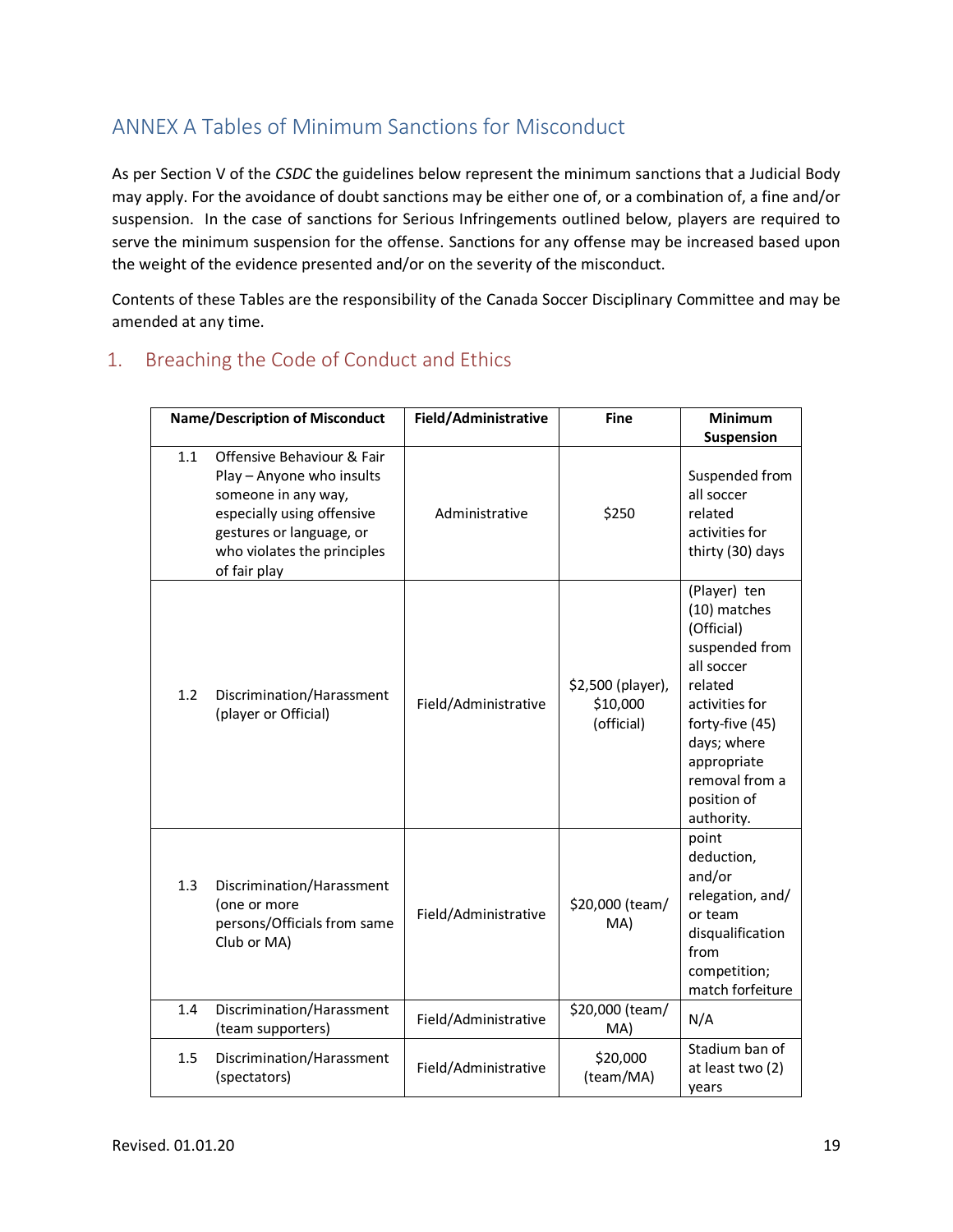| 1.6  | Threats (intimidation of a<br>Match Official)                           | Field/Administrative | \$1,000  | (Player) six (6)<br>match<br>suspension<br>(Official)<br>suspended from<br>all soccer<br>related<br>activities for<br>sixty (60) days;<br>where<br>appropriate<br>removal from a<br>position of<br>authority. |
|------|-------------------------------------------------------------------------|----------------------|----------|---------------------------------------------------------------------------------------------------------------------------------------------------------------------------------------------------------------|
| 1.7  | Coercion (violence or<br>threats to pressure a Match<br>Official)       | Field/Administrative | \$1,000  | (Player) six (6)<br>match<br>suspension<br>(Official)<br>suspended from<br>all soccer<br>related<br>activities for<br>sixty (60) days;<br>where<br>appropriate<br>removal from a<br>position of<br>authority. |
| 1.8  | Forgery and Falsification<br>(player)                                   | Field/Administrative | \$250    | six (6) matches                                                                                                                                                                                               |
| 1.9  | Forgery and Falsification<br>(Official, match agent or<br>intermediary) | Field/Administrative | \$500    | a twelve (12)<br>month ban on<br>taking part in<br>any soccer<br>related activity                                                                                                                             |
| 1.10 | Forgery and Falsification<br>(MA)                                       | Field/Administrative | \$2500   | expulsion from<br>a competition                                                                                                                                                                               |
| 1.11 | Forgery and Falsification<br>(Club)                                     | Field/Administrative | \$1000   | expulsion from<br>a competition<br>and/or a<br>transfer ban                                                                                                                                                   |
| 1.12 | Corruption                                                              | Field/Administrative | \$10,000 | complete ban<br>on taking part in<br>any soccer-<br>related activity<br>and on entering<br>any stadium                                                                                                        |
| 1.13 | Unlawfully Influencing<br>Match Results (Match<br>Fixing)               | Field/Administrative | \$10,000 | complete ban<br>on taking part in<br>any soccer-                                                                                                                                                              |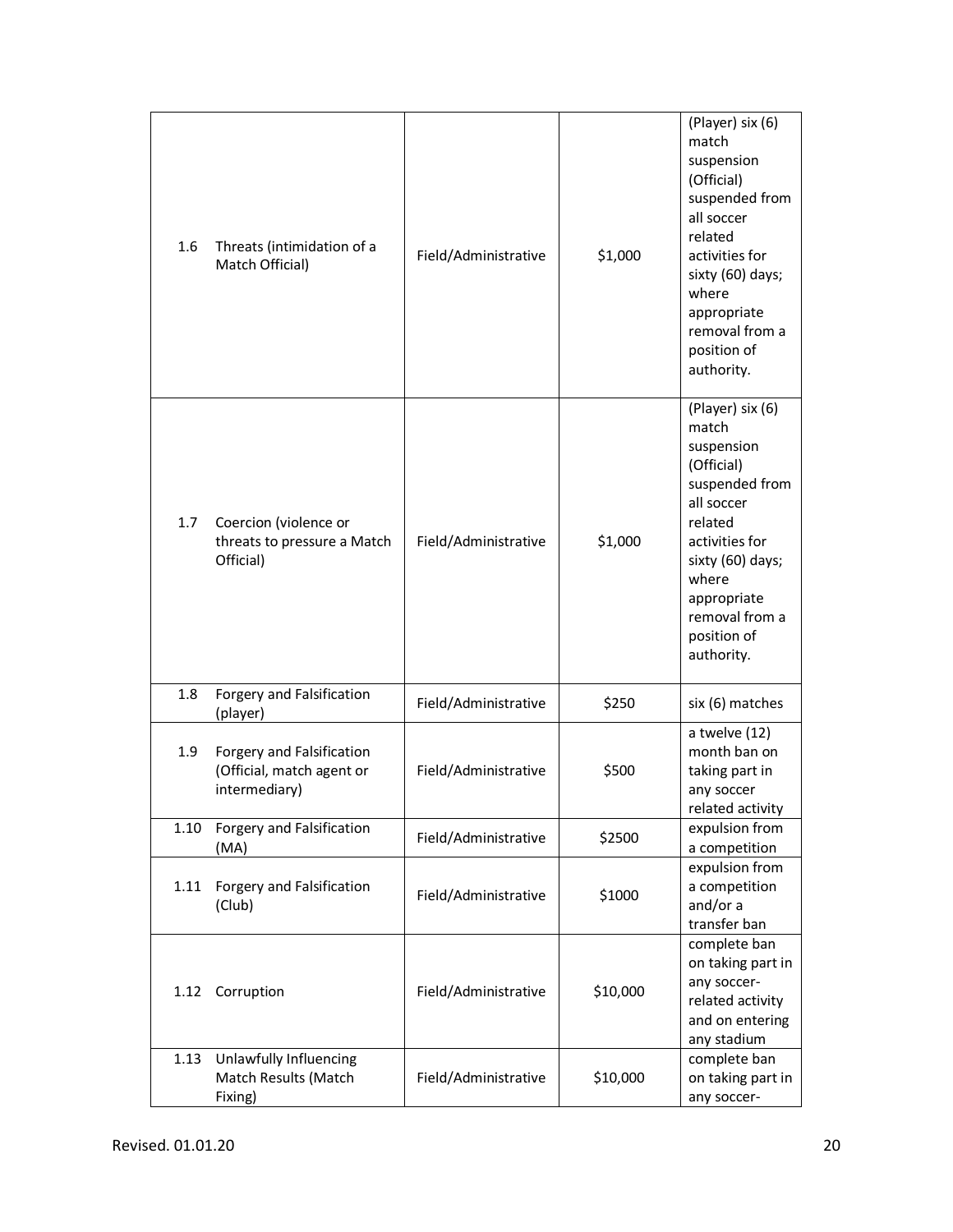|                                                              |                      |                 | related activity;                                                                                                           |
|--------------------------------------------------------------|----------------------|-----------------|-----------------------------------------------------------------------------------------------------------------------------|
|                                                              |                      |                 | match                                                                                                                       |
|                                                              |                      |                 | suspension                                                                                                                  |
|                                                              |                      | As defined in   | as defined in                                                                                                               |
|                                                              |                      | accordance with | accordance with                                                                                                             |
| 1.14<br>Doping                                               | Field/Administrative | the CCES Anti-  | the CCES Anti-                                                                                                              |
|                                                              |                      | Doping          | Doping                                                                                                                      |
|                                                              |                      | Regulations     | Regulations                                                                                                                 |
| 1.15<br>Failure to Respect Decisions<br>(Club/MA)            | Field/Administrative | \$500           | point deduction<br>and/or<br>relegation to a<br>lower division<br>and/or<br>expulsion from<br>Canada Soccer<br>competitions |
| 1.16<br>Failure to Respect Decisions<br>(player or Official) | Field/Administrative | \$250           | 12-month ban<br>on taking part in<br>any soccer-<br>related activity                                                        |

## <span id="page-21-0"></span>2. Minor Infringements – *Laws of the Game*

For minor infringements, the Competition Regulations may identify a fine structure and/or a yellow card accumulation suspension to be imposed. A player is cautioned if he commits any of the following offences:

| <b>Name/Description of Misconduct</b>                                                                                  | Field/Administrative | <b>Fine</b>                          | <b>Minimum</b>     |
|------------------------------------------------------------------------------------------------------------------------|----------------------|--------------------------------------|--------------------|
|                                                                                                                        |                      |                                      | <b>Sanction</b>    |
| 2.1 Unsporting behaviour                                                                                               | Field                | As per<br>competition<br>regulations | <b>Yellow Card</b> |
| 2.2 Dissent by word or action                                                                                          | Field                | As per<br>competition<br>regulations | Yellow Card        |
| 2.3 Persistent infringement of the<br>Laws of the Game                                                                 | Field                | As per<br>competition<br>regulations | <b>Yellow Card</b> |
| 2.4 Delaying the restart of play                                                                                       | Field                | As per<br>competition<br>regulations | Yellow Card        |
| 2.5 Failure to retreat the required<br>distance when play is restarted<br>with a corner kick, free kick or<br>throw-in | Field                | As per<br>competition<br>regulations | <b>Yellow Card</b> |
| 2.6 Entering or re-entering the field<br>of play without the referee's<br>permission                                   | Field                | As per<br>competition<br>regulations | <b>Yellow Card</b> |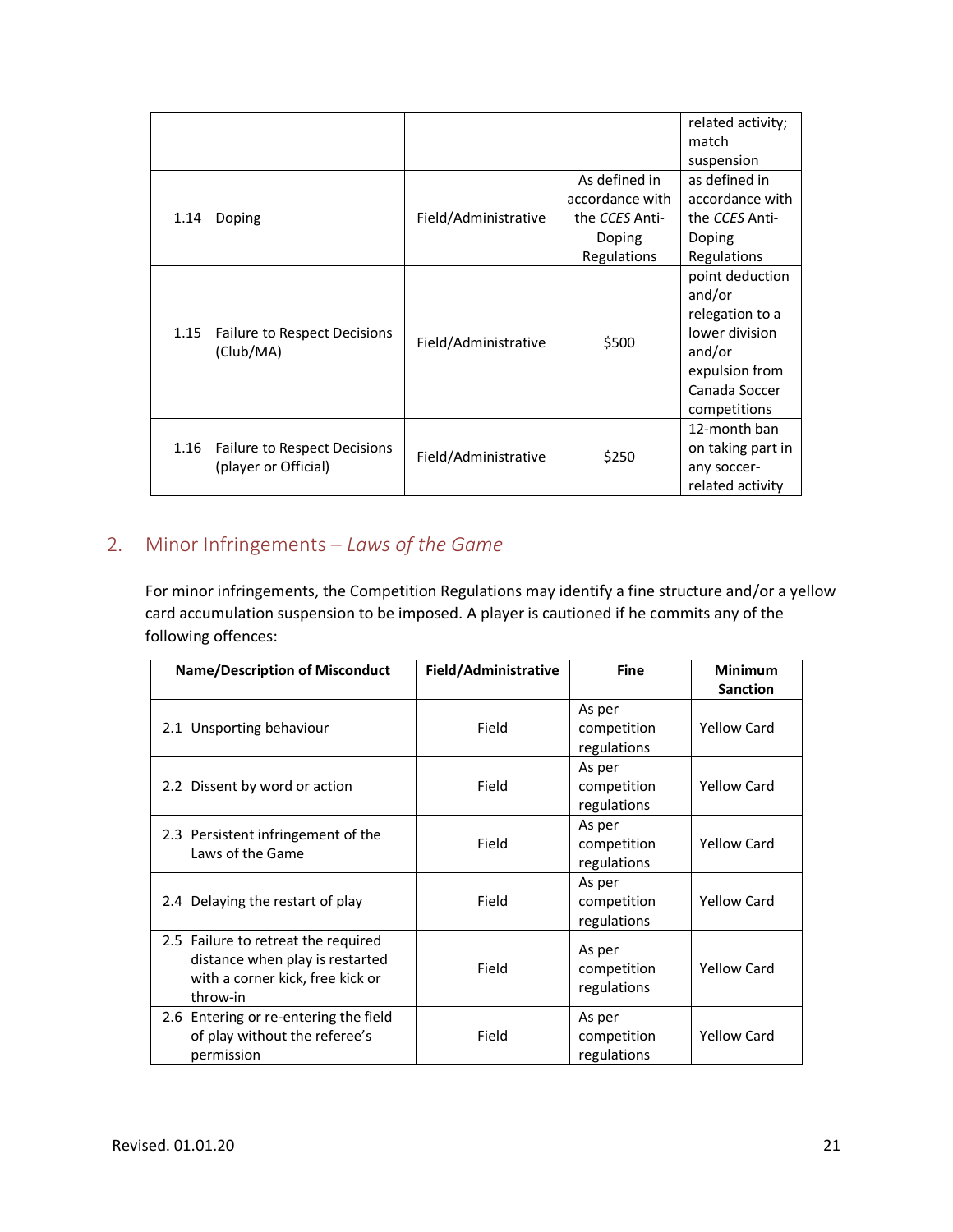| 2.7 Entering the Referee Review Area<br>(RRA)            | Field | As per<br>competition<br>regulations | <b>Yellow Card</b> |
|----------------------------------------------------------|-------|--------------------------------------|--------------------|
| 2.8 Excessively using the 'Review' (TV<br>Screen) signal | Field | As per<br>competition                | Yellow Card        |
|                                                          |       | regulations                          |                    |

### <span id="page-22-0"></span>3. Serious Infringements of the FIFA Laws of the Game: Misconduct Against Opponents or Persons Other than Match Officials

Where a player or member of the team technical staff is dismissed by a Match Official the following minimum suspensions are to be applied. The Disciplinary Committee hearing the case may, based on the weight of evidence presented, impose further sanctions as per Section XVIII (c) and apply additional sanctions as per Section XVIII (d). Competition Regulations may have in place a fine structure; this does not replace or negate the requirement for a participant to fulfil the minimum suspension outlined below. A player or team's technical staff shall be dismissed if they commit any of the following offences:

|     | <b>Name/Description of Misconduct</b>                                                                                                                                             | Field/Administrative | <b>Fine</b>                          | <b>Minimum</b><br><b>Sanction</b> |
|-----|-----------------------------------------------------------------------------------------------------------------------------------------------------------------------------------|----------------------|--------------------------------------|-----------------------------------|
| 3.1 | Serious foul play (including<br>the use of excessive or brute<br>force)                                                                                                           | Field                | As per<br>competition<br>regulations | a two (2) match<br>suspension     |
| 3.2 | Violent conduct (including<br>elbowing, punching, kicking,<br>etc.)                                                                                                               | Field                | As per<br>competition<br>regulations | a three (3) match<br>suspension   |
| 3.3 | Biting or Spitting at someone                                                                                                                                                     | Field                | As per<br>competition<br>regulations | a seven (7) match<br>suspension   |
| 3.4 | Denying the opposing team a<br>goal or an obvious goal-<br>scoring opportunity by a<br>handball offence (except a<br>goalkeeper within their own<br>penalty area)                 | Field                | As per<br>competition<br>regulations | a one (1) match<br>suspension     |
| 3.5 | Denying a goal or an obvious<br>goal-scoring opportunity to an<br>opponent whose overall<br>movement is towards the<br>offender's goal by an offence<br>punishable by a free kick | Field                | As per<br>competition<br>regulations | a one (1) match<br>suspension     |
| 3.6 | Using offensive, insulting or<br>abusive language and/or<br>gestures                                                                                                              | Field                | As per<br>competition<br>regulations | a two (2) match<br>suspension     |
| 3.7 | Receiving a second caution<br>(Yellow Card) in the same<br>match                                                                                                                  | Field                | As per<br>competition<br>regulations | a one (1) match<br>suspension     |
| 3.8 | Entering the video operation<br>room (VOR)                                                                                                                                        | Field                | As per<br>competition<br>regulations | a one (1) match<br>suspension     |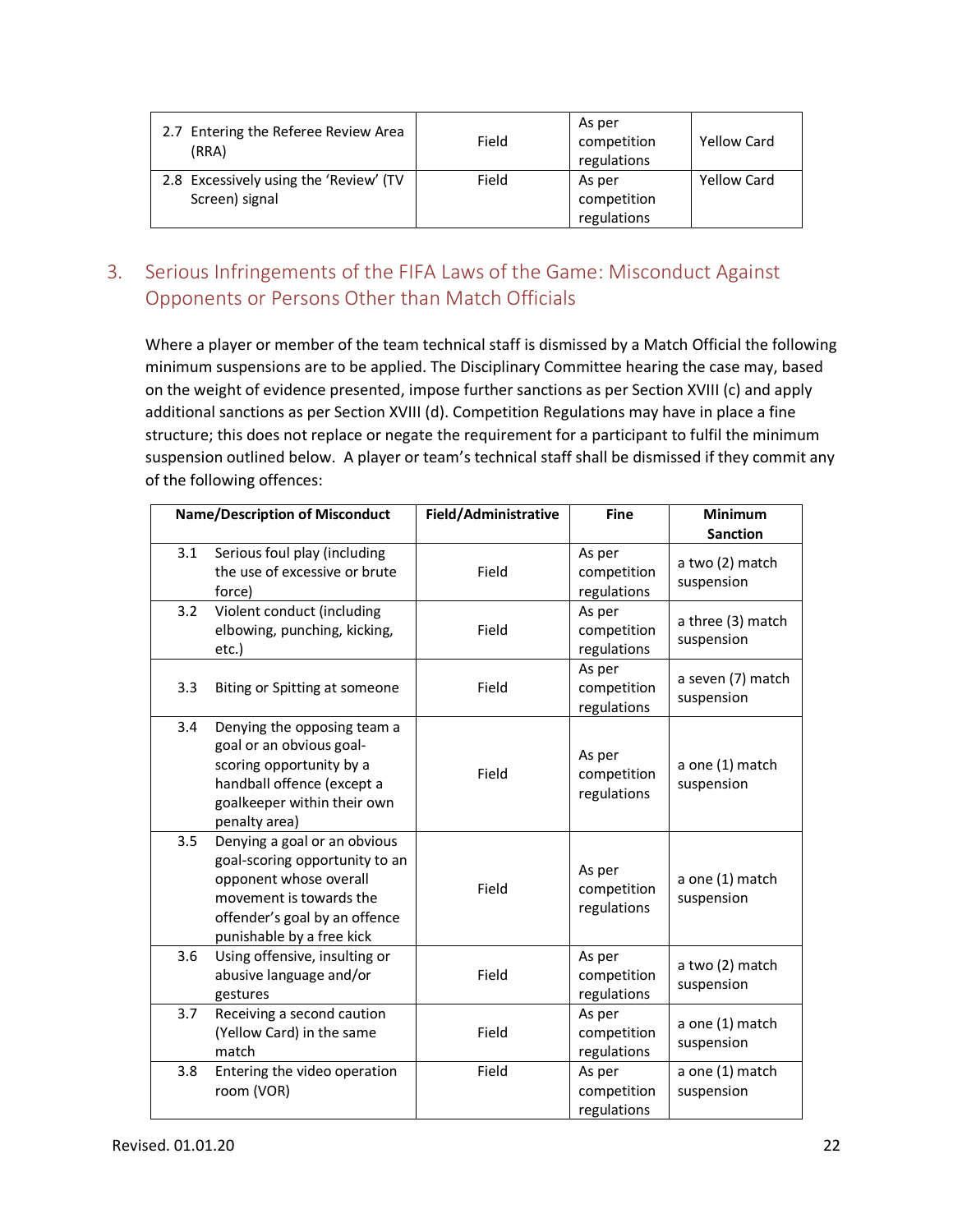### <span id="page-23-0"></span>4. Misconduct Against Match Officials

Notwithstanding the sanctions outlined in Section 3 above, where misconduct is directed at a Match Official in the circumstances described below the minimum sanctions imposed shall be, but not limited to, the following:

| <b>Name/Description of Misconduct</b>                                                                                                            | Field/Administrative | <b>Fine</b>                          | <b>Minimum</b>                                                         |
|--------------------------------------------------------------------------------------------------------------------------------------------------|----------------------|--------------------------------------|------------------------------------------------------------------------|
|                                                                                                                                                  |                      |                                      | <b>Suspension</b>                                                      |
| 4.1 Unsporting conduct towards a<br>Match Official (using offensive,<br>insulting or abusive language<br>and/or gestures to a Match<br>Official) | Field                | As per<br>competition<br>regulations | a six $(6)$ match<br>suspension; or<br>appropriate<br>period of time   |
| 4.2 Assaulting (elbowing, punching,<br>kicking, spitting, hitting, biting<br>etc.) a Match Official                                              | Field                | As per<br>competition<br>regulations | a 15 match<br>suspension, or<br>appropriate<br>period of time          |
| 4.3 Intimidating or threatening a<br>match official                                                                                              | Field                | As per<br>competition<br>regulations | a ten (10)<br>match<br>suspension; or<br>appropriate<br>period of time |

### <span id="page-23-1"></span>5. Disorderliness at Matches and Competitions

Disciplinary measures may be imposed on Member Associations and/or Clubs where disorderliness takes place.

| <b>Name/Description of Misconduct</b>                                                                     | Field/Administrative | <b>Fine</b> | <b>Minimum</b><br><b>Suspension</b>                                                                                                                                                                                  |
|-----------------------------------------------------------------------------------------------------------|----------------------|-------------|----------------------------------------------------------------------------------------------------------------------------------------------------------------------------------------------------------------------|
| 5.1 Inciting hatred and violence<br>during a match (player or Official)                                   | Field/Administrative | \$2,500     | (Player)<br>twelve (12)<br>match<br>suspension<br>(Official)<br>suspended<br>from all soccer<br>related<br>activities for<br>$six(6)$ months;<br>where<br>appropriate<br>removal from<br>a position of<br>authority. |
| 5.2 Inciting hatred and violence<br>(player or Official) using mass<br>and/or social media or if it takes | Field/Administrative | \$10,000    | (Player)<br>twelve (12)<br>match<br>suspension                                                                                                                                                                       |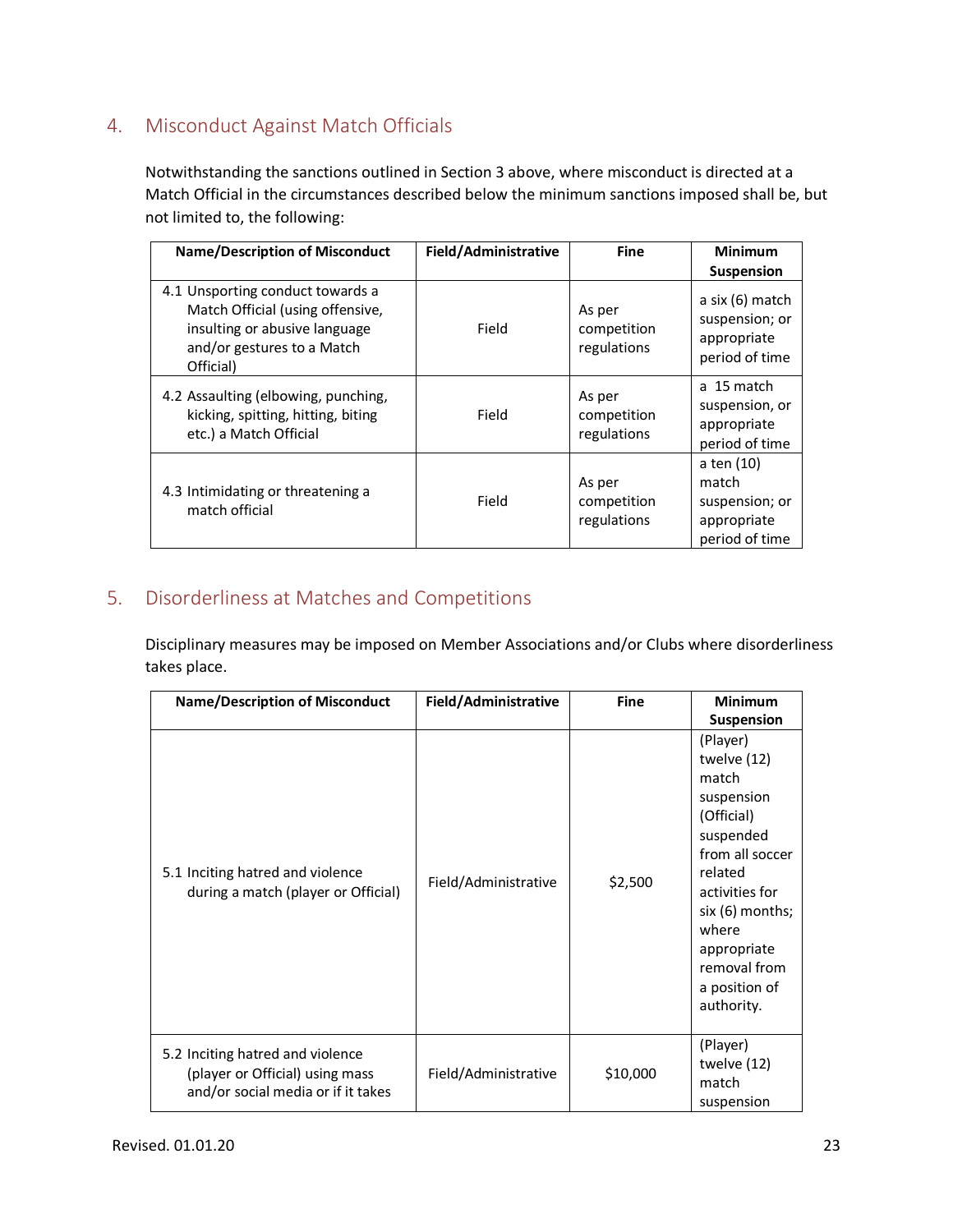| place on a match day in or around<br>a stadium                                                      |                      |         | (Official)<br>suspended<br>from all soccer<br>related<br>activities for<br>six (6) months;<br>where<br>appropriate<br>removal from<br>a position of<br>authority.                                                      |
|-----------------------------------------------------------------------------------------------------|----------------------|---------|------------------------------------------------------------------------------------------------------------------------------------------------------------------------------------------------------------------------|
| 5.3 Provoking the general public<br>during a match (player or Official)                             | Field/Administrative | \$1,000 | (Player) a two<br>(2) matches<br>suspension<br>(Official)<br>suspended<br>from all soccer<br>related<br>activities for<br>forty-five (45)<br>days; where<br>appropriate<br>removal from<br>a position of<br>authority. |
| 5.4 Improper conduct among<br>spectators (letting off Incendiary<br>Device)                         | Field/Administration | \$250   | most serious<br>offences a<br>number of<br>games, or<br>certain<br>sections of the<br>ground, not<br>being open to<br>the public.                                                                                      |
| 5.5 Improper conduct among<br>spectators (displaying insulting or<br>political slogans in any form) | Field/Administration | \$250   | most serious<br>offences a<br>number of<br>games, or<br>certain<br>sections of the<br>ground, not<br>being open to<br>the public.                                                                                      |
| 5.6 Improper conduct among<br>spectators (entering or invading<br>the field of play)                | Field/Administration | \$250   | most serious<br>offences a<br>number of<br>games, or<br>certain<br>sections of the<br>ground, not<br>being open to<br>the public.                                                                                      |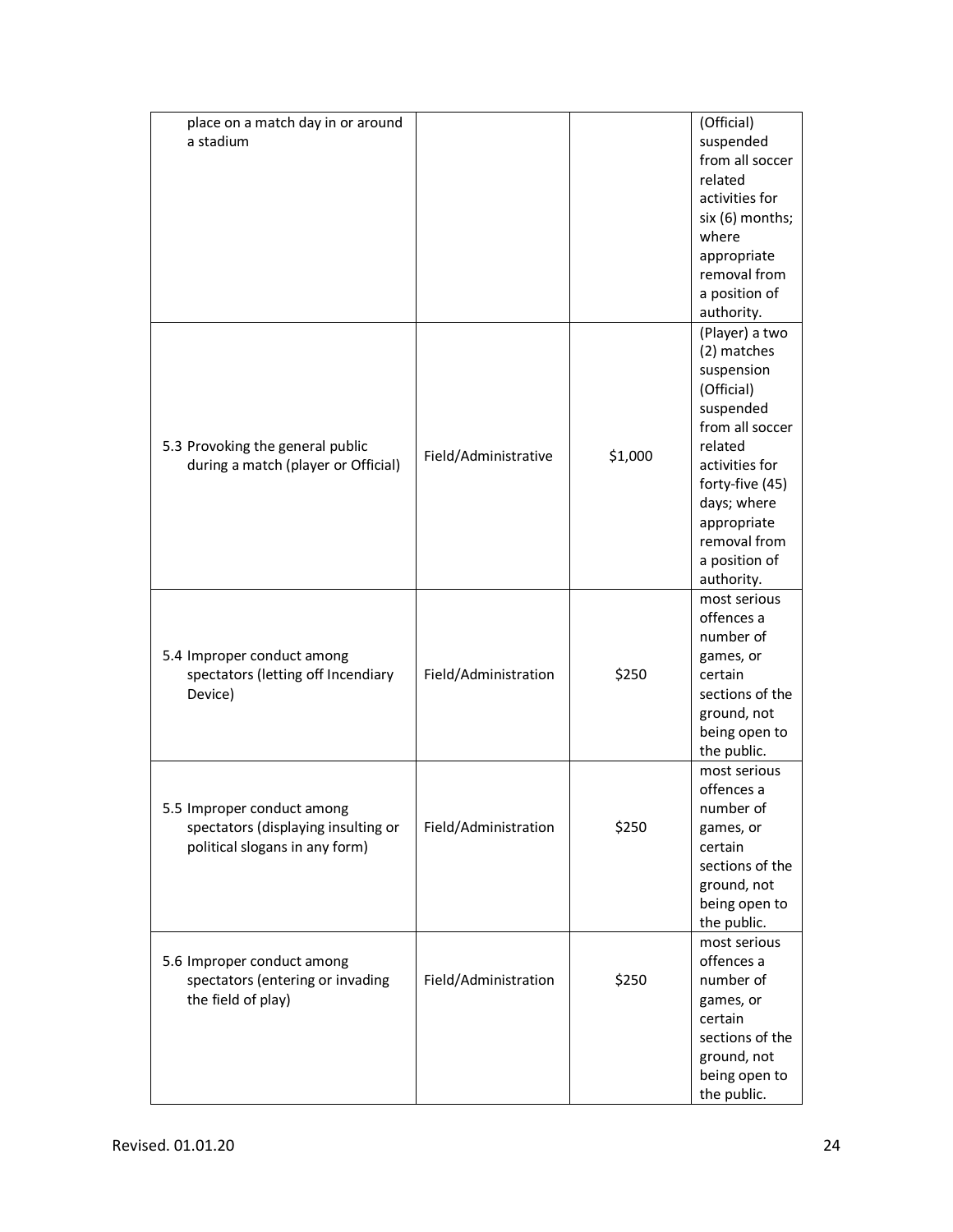|                                  |                      |       | most serious<br>offences a |
|----------------------------------|----------------------|-------|----------------------------|
| 5.7 Improper conduct among       |                      | \$250 | number of                  |
| spectators, (violence towards    | Field/Administration |       | games, or                  |
| persons uttering insulting words |                      |       | certain                    |
| or sounds)                       |                      |       | sections of the            |
|                                  |                      |       | ground, not                |
|                                  |                      |       | being open to              |
|                                  |                      |       | the public.                |
|                                  |                      |       | most serious               |
|                                  |                      |       | offences a                 |
| 5.8 Improper conduct among       | Field/Administration | \$250 | number of                  |
| spectators (throwing missiles)   |                      |       | games, or                  |
|                                  |                      |       | certain                    |
|                                  |                      |       | sections of the            |
|                                  |                      |       | ground, not                |
|                                  |                      |       | being open to              |
|                                  |                      |       | the public.                |

Where a Club has been previously sanctioned in any one season for offences in Clause 5 above subsequent minimum sanctions will be doubled.

### <span id="page-25-0"></span>6. Team Misconduct

Disciplinary measures may be imposed on Member Associations and/or Clubs where a team fails to conduct itself properly. In particular:

| <b>Name/Description of Misconduct</b> |                                                                                                                         | Field/Administrative | <b>Fine</b>                                                        | Minimum                                                                                          |
|---------------------------------------|-------------------------------------------------------------------------------------------------------------------------|----------------------|--------------------------------------------------------------------|--------------------------------------------------------------------------------------------------|
|                                       |                                                                                                                         |                      |                                                                    | <b>Suspension</b>                                                                                |
|                                       | 6.1 Where a referee sanctions at least<br>five (5) members of the same<br>team during a match (caution or<br>expulsion) | Field                | team/Club/<br>PTSO fine of<br>\$250                                | N/A                                                                                              |
|                                       | 6.2 Where several players or Officials<br>of the same team threaten or<br>harass Match Officials or other<br>person(s)  | Field                | team/Club/<br>PTSO fine of<br>\$1000                               | Suspension<br>may be<br>imposed                                                                  |
|                                       | 6.3 Where two (2) or more players<br>surround a Match Official to<br>protest a decision                                 | Field                | team/club/MA<br>fine of $$250$                                     | N/A                                                                                              |
|                                       | 6.4 Player ineligibility - An ineligible<br>player takes part in a sanctioned<br>competition match(s)                   | Field                | \$1,000                                                            | Team forfeits<br>the match(s)                                                                    |
|                                       | 6.5 Un-played Match and/or<br>Abandonment (MA/Team/Club<br>behavior)                                                    | Field/Administrative | $$2,500$ against<br>the Association<br>or Club/team<br>responsible | Match shall<br>either be<br>forfeited or<br>replayed as<br>per<br>competition<br>regulations. In |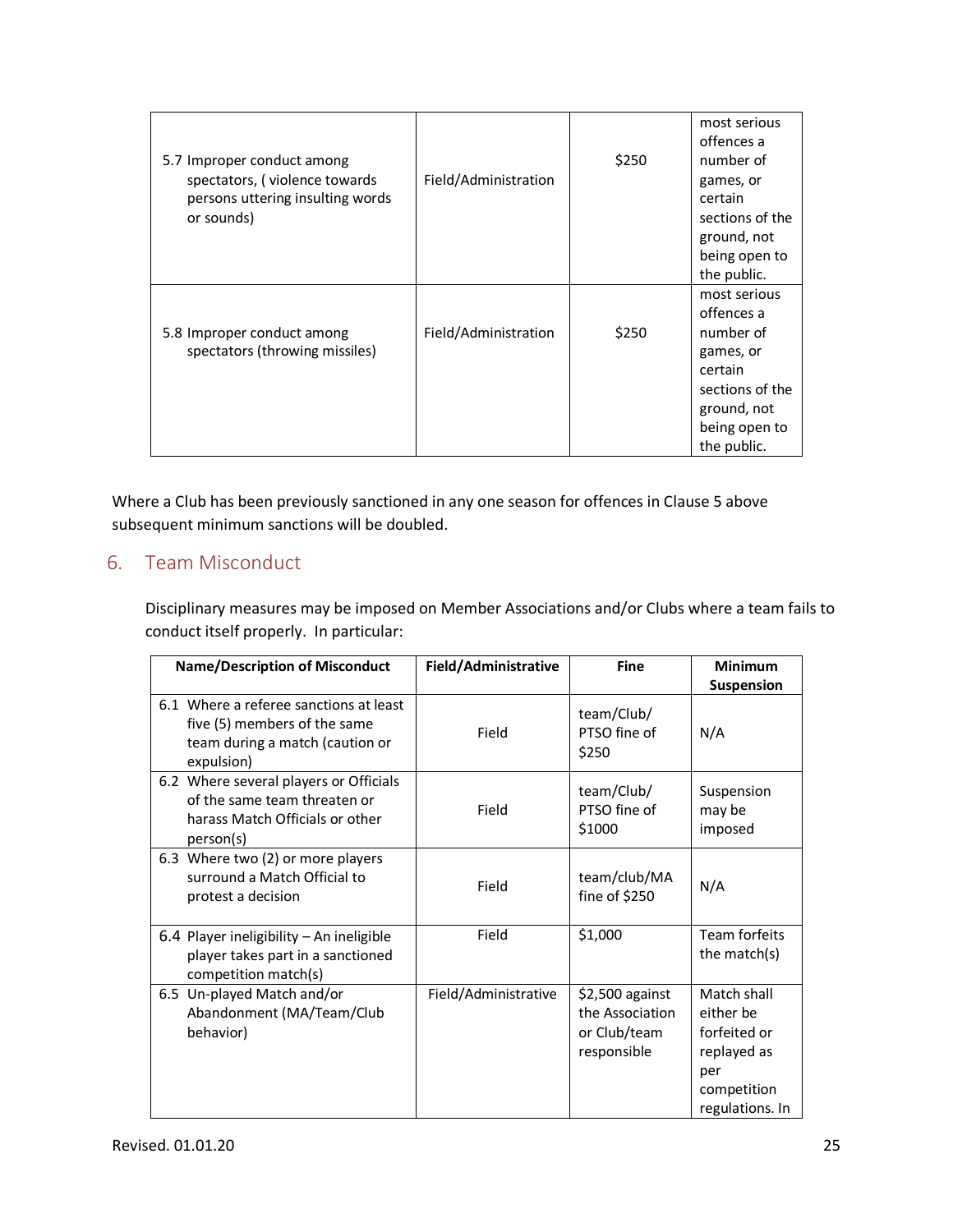|           |       |             | exhibition      |
|-----------|-------|-------------|-----------------|
|           |       |             | games a team    |
|           |       |             | may be          |
|           |       |             | suspended       |
|           |       |             | from playing    |
|           |       |             | exhibition      |
|           |       |             | games for a     |
|           |       |             | period of time  |
| 6.6 Brawl | Field | As per      | a six (6) match |
|           |       | competition | suspension to   |
|           |       | regulations | be imposed      |
|           |       |             | on those        |
|           |       |             | found guilty of |
|           |       |             | inciting or     |
|           |       |             | provoking the   |
|           |       |             | offence         |

### 7 Team Official Misconduct

| <b>Name/Description of Misconduct</b> |                                                                                                                                                                    | Field/Administrative | <b>Fine</b>                          | <b>Minimum</b><br><b>Sanction</b>                                             |
|---------------------------------------|--------------------------------------------------------------------------------------------------------------------------------------------------------------------|----------------------|--------------------------------------|-------------------------------------------------------------------------------|
|                                       | 7.1 Where an offence is committed<br>and the offender cannot be<br>identified, the senior team coach<br>present in the technical area will<br>receive the sanction | Field                | As per<br>competition<br>regulations | As per the<br>offence<br>committed                                            |
| 7.2                                   | Entering the field of play in a<br>respectful/non-confrontational<br>manner                                                                                        | Field                | As per<br>competition<br>regulations | Warning.<br>Repeated/<br><b>Blatant</b><br>offences:<br>yellow or red<br>card |
| 7.3                                   | Failing to cooperate with a match<br>official e.g. ignoring an<br>instruction/request from an<br>assistant referee or the fourth<br>official                       | Field                | As per<br>competition<br>regulations | Warning.<br>Repeated/Blat<br>ant offences:<br>yellow or red<br>card           |
| 7.4                                   | Minor/low-level disagreement<br>(by word or action) with a<br>decision                                                                                             | Field                | As per<br>competition<br>regulations | Warning.<br>Repeated/Blat<br>ant offences:<br>yellow or red<br>card           |
| 7.5                                   | Occasionally leaving the confines<br>of the technical area without<br>committing another offence                                                                   | Field                | As per<br>competition<br>regulations | Warning.<br>Repeated/Blat<br>ant offences:<br>yellow or red<br>card           |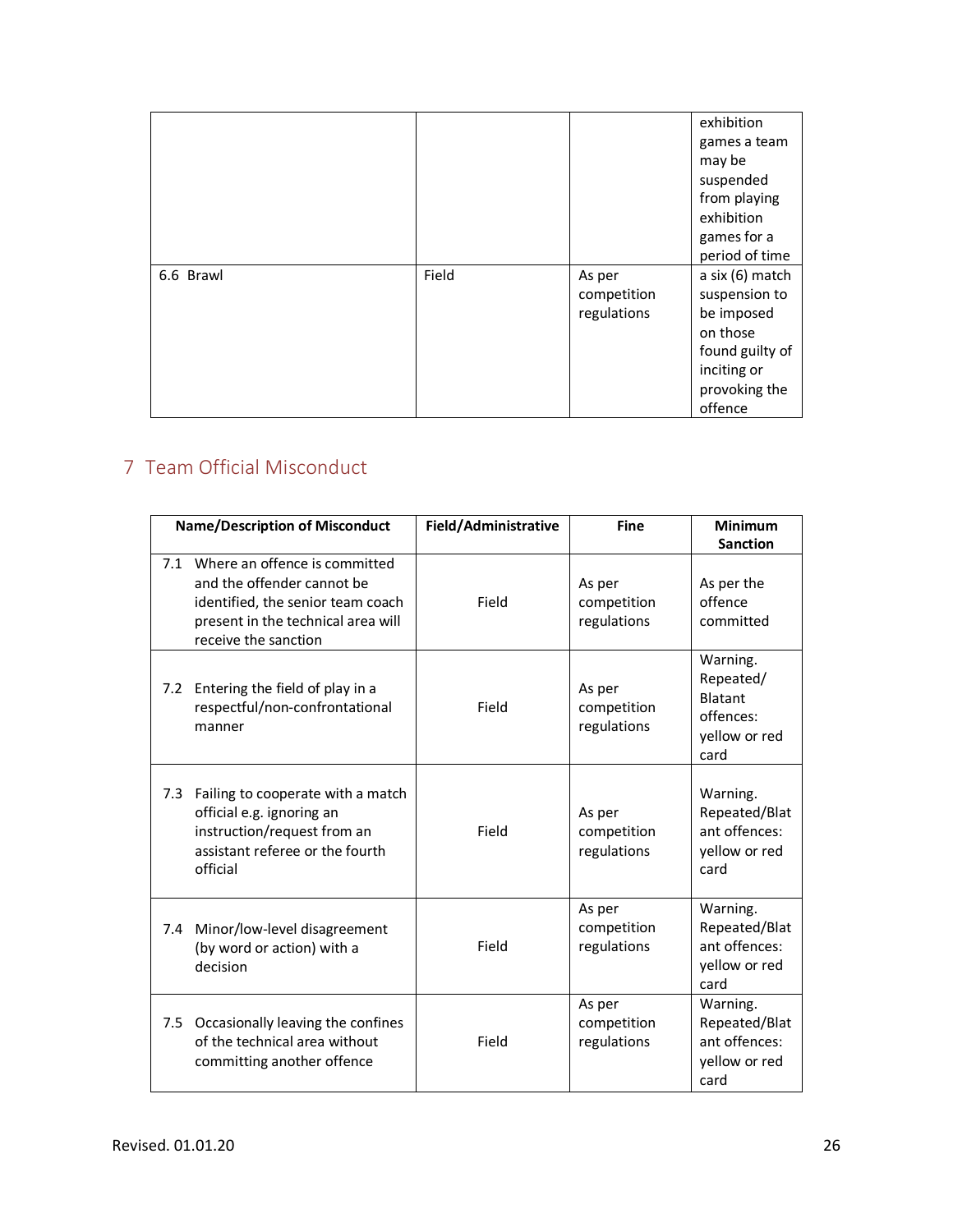| 7.6 | Clearly/persistently not<br>respecting the confines of their<br>team's technical area                                                                                                                   | Field | As per<br>competition<br>regulations | <b>Yellow Card</b>                 |
|-----|---------------------------------------------------------------------------------------------------------------------------------------------------------------------------------------------------------|-------|--------------------------------------|------------------------------------|
|     | 7.7 delaying the restart of play by<br>their team                                                                                                                                                       | Field | As per<br>competition<br>regulations | <b>Yellow Card</b>                 |
|     | 7.8 deliberately entering the<br>technical area of the opposing<br>team (non-confrontational)                                                                                                           | Field | As per<br>competition<br>regulations | <b>Yellow Card</b>                 |
|     | 7.9 dissent by word or action<br>including: throwing/kicking<br>drinks bottles or other objects;<br>gestures which show a clear lack<br>of respect for the match<br>official(s) e.g. sarcastic clapping | Field | As per<br>competition<br>regulations | <b>Yellow Card</b>                 |
|     | 7.10 entering the referee review area<br>(RRA)                                                                                                                                                          | Field | As per<br>competition<br>regulations | <b>Yellow Card</b>                 |
|     | 7.11 excessively/persistently<br>gesturing for a red or yellow card                                                                                                                                     | Field | As per<br>competition<br>regulations | <b>Yellow Card</b>                 |
|     | 7.12 excessively showing the TV signal<br>for a VAR 'review'                                                                                                                                            | Field | As per<br>competition<br>regulations | <b>Yellow Card</b>                 |
|     | 7.13 gesturing or acting in a<br>provocative or inflammatory<br>manner                                                                                                                                  | Field | As per<br>competition<br>regulations | <b>Yellow Card</b>                 |
|     | 7.14 persistent unacceptable<br>behaviour (including repeated<br>warning offences)                                                                                                                      | Field | As per<br>competition<br>regulations | <b>Yellow Card</b>                 |
|     | 7.15 showing a lack of respect for the<br>game                                                                                                                                                          | Field | As per<br>competition<br>regulations | <b>Yellow Card</b>                 |
|     | 7.16 delaying the restart of play by<br>the opposing team e.g. holding<br>onto the ball, kicking the ball<br>away, obstructing player<br>movement                                                       | Field | As per<br>competition<br>regulations | a one $(1)$<br>match<br>suspension |
|     | 7.17 deliberately leaving the technical<br>area to: show dissent towards, or<br>remonstrate with, a match<br>official; act in a provocative or<br>inflammatory manner                                   | Field | As per<br>competition<br>regulations | a one $(1)$<br>match<br>suspension |
|     | 7.18 enter the opposing technical<br>area in an aggressive or<br>confrontational manner                                                                                                                 | Field | As per<br>competition<br>regulations | a one $(1)$<br>match<br>suspension |
|     | 7.19 deliberately throwing/kicking an<br>object onto the field of play                                                                                                                                  | Field | As per<br>competition<br>regulations | a one $(1)$<br>match<br>suspension |